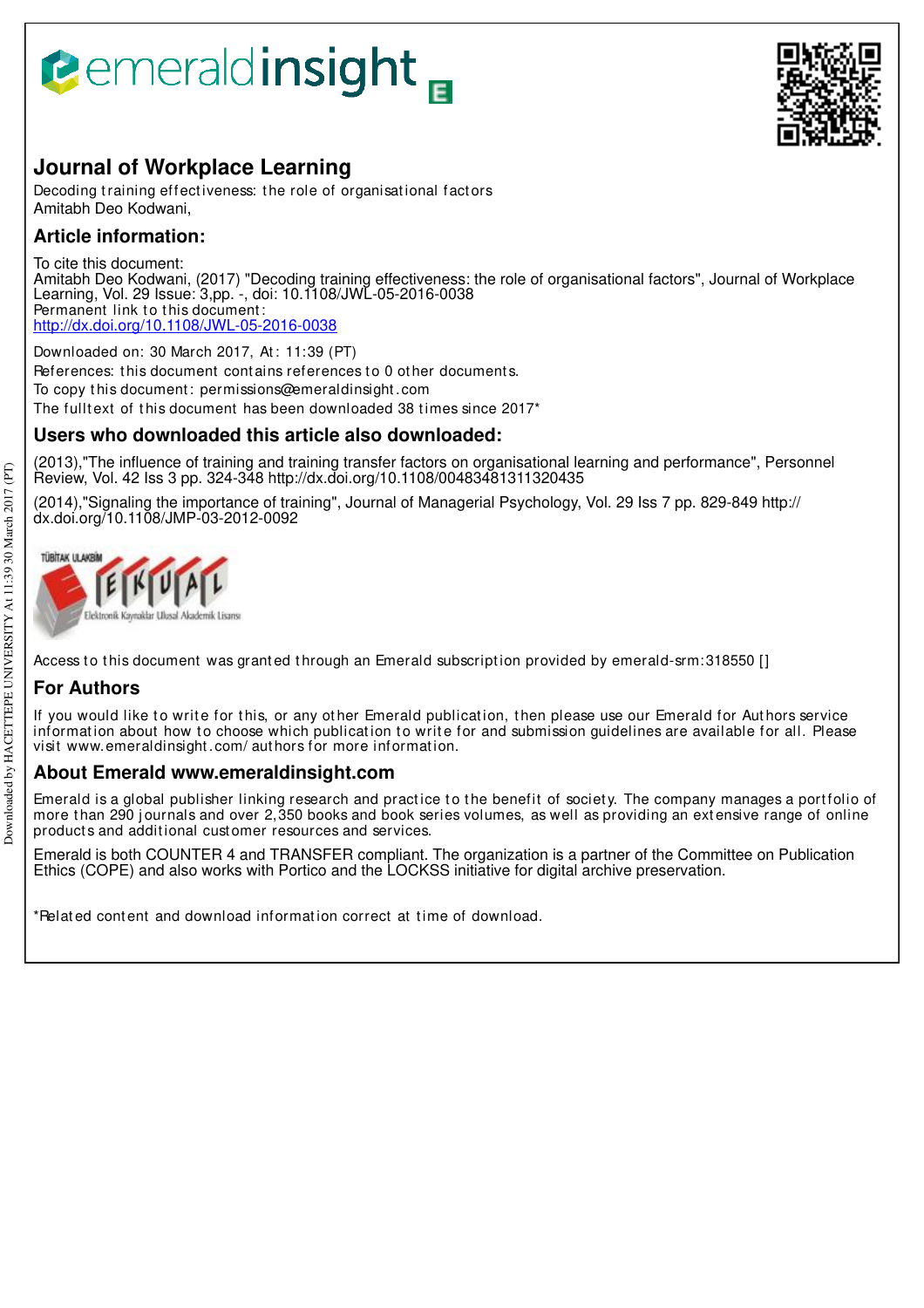#### **Decoding Training Effectiveness: The Role of Organisational Factors**

#### **Introduction**

Organisations invest significant amounts of resources in terms of time and money into training to enhance employees' knowledge, skill and attitude (Aguinis & Kraiger, 2009; Miller 2012). In the United States alone, organizations spend upwards of \$60 billion per year on training, with an average of around 30 hours of training per employee per year (Noe, 2002). The average spending was around \$75-100 per person per year in 1991, which increased to \$761 in the year 2001, and around \$1208 in 2014. (Wexley and Lathan, 1991; Green and McGill, 2011;  $ASTD<sup>1</sup>$  report 2002, 2015). In India too, the training expenditure amounting to the huge sum of 30 million per year (Pareek & Lynton, 2011). Yadapadithaya and Stewart (2003) highlighted that Indian companies do spend around 1.2 percent of their payroll on training annually. This clearly points out that there is a continuous rise in training investment. Organisations do invest with a hope that it will result in an increase in productivity and ultimately firm performance (Huselid, 1995; Kitching and Blackburn, 2002). However, training investment initiatives pays off only when employees actually transfer the content learned during the training into practice (e.g. Hutchins et al., 2010).

Looking to the hefty investment on employees' training initiatives, it is important to determine the extent to which such investment benefit organization, which is only possible when there is a positive transfer of learning at the workplace (Berry & Morris, 2005). There have been historic concerns regarding the limited evidence that knowledge and skills acquired during training are used, or transferred, back to the job (Baldwin and Ford 1988). Previous research studies indicate that only a portion of the knowledge and skills learned during training are really transferred back to the job (Baldwin and Ford, 1988; Broad and Newstrom, 1992; Burke and Baldwin, 1999; Mackay, 2007). Cromwell and Kolb (2004) and Lim and Morris (2006) indicated that approximately 10 to 15 percent of the training actually gets transferred to the workplace. Similarly, other studies also highlighted that not more than 10 percent of these expenditures actually result in transfer to the job (Georgenson, 1982; Broad

<sup>&</sup>lt;sup>1</sup>: American Society for Training and Development

This is a pre-print of a paper and is subject to change before publication. This pre-print is made available with the understanding that it will not be reproduced or stored in a retrieval system without the permission of Emerald Group Publishing Limited.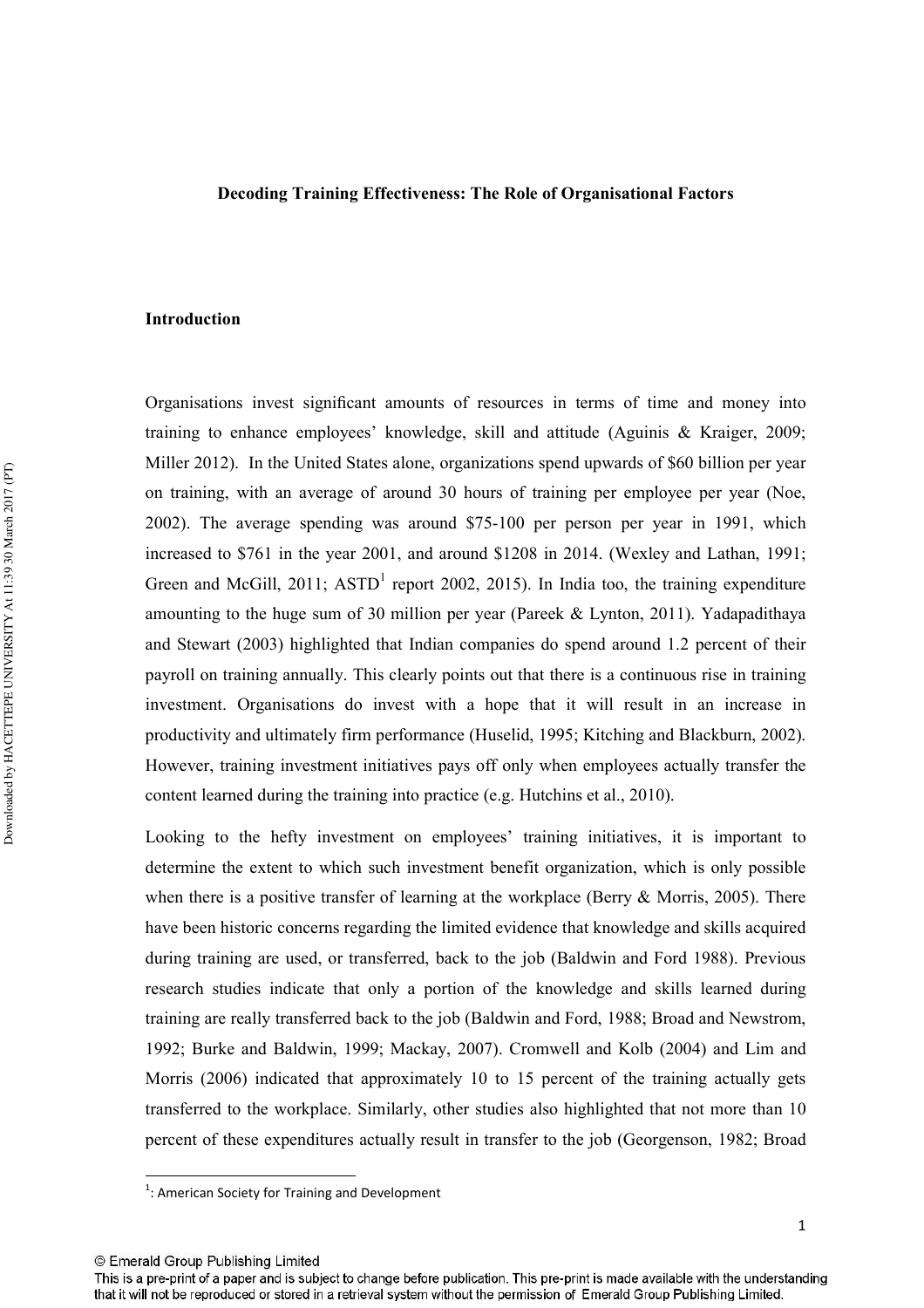& Newstrom, 1992; Holton & Baldwin, 2000; Kupritz, 2002. These estimates indicate a questionable return on investment and leave human resource professionals scrambling to prove the worth of their work and the programs they sponsor (Becker, Huselid, & Ulrich, 2001: Fitz-Enz & Davison, 2002). Taking into consideration the importance, potential impact and the costs of training on organizations, researchers should have a better understanding of the factors that assist training effectiveness or training transfer (Winfred Arthur et. al. 2003; Baldwin et al., 2009: Blume et al., 2010).

Various research studies were conducted in the past to explore relationship between several individual and organisational factors with training transfer (Baldwin & Ford, 1988; Ford & Weissbein, 1997; Geilen, 1996; Seyler et al., 1998; Tracey, Hinkin, Tannenbaum, & Mathieu, 2001; Kodwani and Singh, 2004; Blume et al., 2010; Milia & Cameron, 2013; Manju and Suresh, 2013; Ragini et.al., 2016). Baldwin and Ford (1988) published their literature review on the transfer of training in which they also noted that there is a transfer problem in organizations. They developed a framework for examining the transfer process, which shows the relationship between various training inputs in terms of trainee characteristics, training design, and work environment characteristics with training transfer. Further Blume et al. (2010) meta-analysis highlighted a number of shortcomings when it comes to improving the transfer of training. He pointed out that the strongest situational predictors of transfer are outside the control of the trainer and trainees. Also, he concluded that "although there are some significant relationships across studies, there are surprisingly few consistently strong predictors of transfer" (Blume et al., 2010). Kauffeldd and Lehmann-Willenbrock (2010) also advocated that there is a need to put more efforts on training transfer.

Researchers have emphasized that the training transfer should be assessed before the training programs in order to know about the possible transfer-inhibiting factors before training starts (Holton and colleagues, 2000; Bates et al., 2007). This would help organisations to overcome possible training transfer related issues before investing money in the training initiatives (Holton & Baldwin, 2003). Furthermore, Naquin and Baldwin (2003) pointed out that the conditions under which participants enter the training are among the most important influencing factors on transfer outcomes.

Interestingly, most of the empirical research work on pre-training antecedents of training outcomes have focused more on individual related factors than the organisational factors. (Baldwin and Magjuka, 1991, Alvarez et al., 2004). Hence, the purpose of this paper is to

© Emerald Group Publishing Limited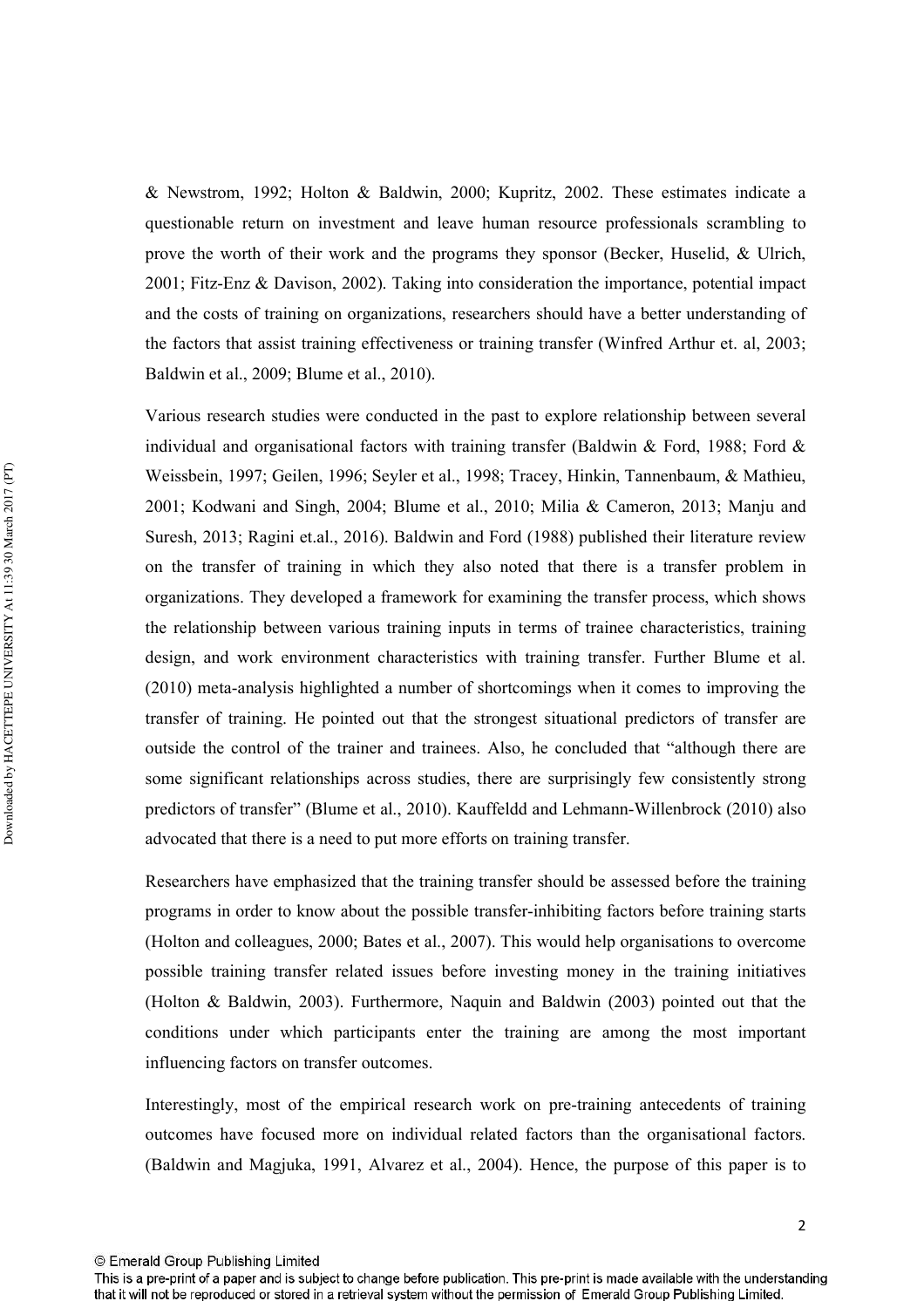highlight the role and importance of organisational factors such as training transfer climate, training assessment mechanism, training participation and involvement and training awareness, which are proposed to contribute to the training transfer theory.

Organizational literature highlighted that employee motivation can be profoundly affected by various management actions that, either intentionally or unintentionally, send salient cues or signals to the employees (Feldman and March, 1981; Pfeffer, 1981). Hicks and Klimoski, (1987) also pointed out that little research has been done to identify or understand the implications of the management actions or signals attached to organizational training initiatives. Other researchers such as (Ford and Weissbein, 1997) recommended that researchers need to explore transfer not just from an individual perspective but also from departmental, subunit, and organizational perspectives. Alvarez, Salas, and Garofano (2004) also reviewed a decade of research on training evaluation and training effectiveness and highlighted that organisational issues have been investigated less thoroughly than that of individual and training related characteristics. Further, Haque and Singh (2011) also pointed out the need for research on impact of organisational characteristics on training effectiveness.

Training transfer plays an important role in increasing the effectiveness as well as ROI (return on investment) of training. Previous research studies clearly highlights that there is need to pay larger attention on training transfer issues at the workplace. Though there are various factors that influence training transfer, individual and training design related actors are studied at length by various researchers in the past. Hence this study focuses on organisational or environmental factors, which influence training transfer at the workplace. The author predicts that organisational factors or management actions (training awareness, training involvement and participation, training assessment/evaluation, and transfer climate) prior to training plays an important role and influence training transfer at the workplace.

#### **Training Transfer**

Training transfer is defined as 'the degree to which trainees effectively apply the knowledge. skills, and attitudes gained in a training context to the job' (Baldwin and Ford, 1988). Blume et al. (2010) defined training transfer as the extent to which knowledge and skill acquired in a learning setting can be applied at the workplace and maintained over time. The transfer is a behavioural measure of training evaluation and is one of the most important among all training effectiveness criteria' (Saks and Haccoun 2004a, 2007b; Park & Wentling, 2007).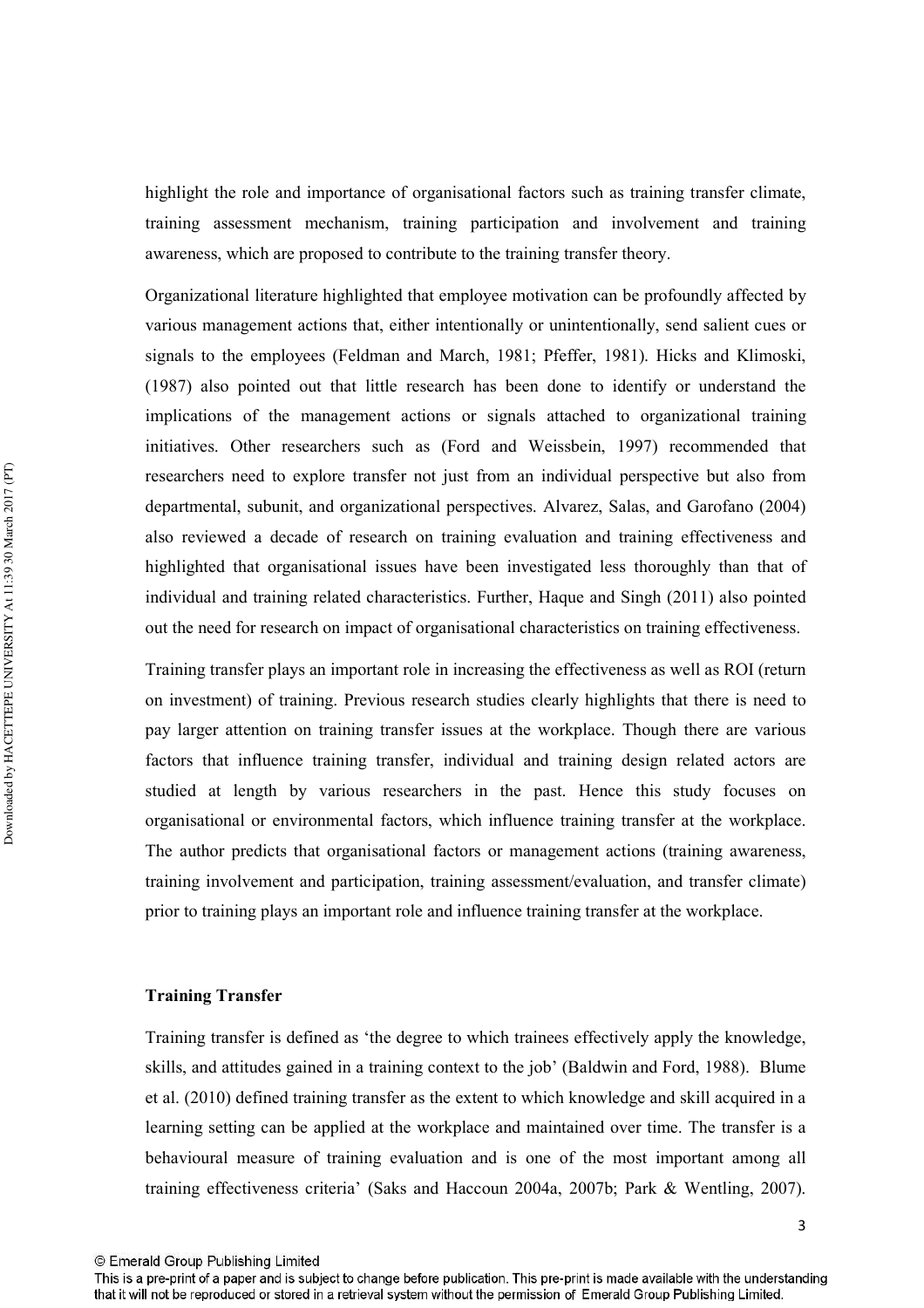However, among all the studies, Baldwin and Ford's (1988) model is the most cited work in the transfer literature (Blume et al. 2010). This along with various other research studies (e.g. Ford & Weissbein, 1997; Burke & Hutchins, 2007; Baldwin et al., 2009; Grossman & Salas, 2011) has projected training transfer as one of the most important and active areas of training research. In addition, Holton's (1996) research work in the form of Learning Transfer System Inventory (LTSI) model adds great value in the transfer of training literature.

Previous studies related to training transfer mainly focused on various variables affecting the impact on transfer as well as the interventions intended to enhance transfer (Aguinis and Kraiger, 2009). Scanning of literature on training transfer categorising it into three major areas; trainee characteristics, training design, and work environment (Yamnill and McLean, 2001; Clarke, 2002; Hutchins, 2007; Brown & McCracken, 2009; Martin, 2010; Blume et al., 2010). Out of these three factors related to training transfer, the work environment factor has received the least attention by researchers (Cheng and Ho, 2001; Burke and Hutchins, 2007; Brown and McCracken, 2009). This is certainly a neglected area and one in which much more work is needed (Salas & Bowers, 2001)

Among all the organisational dimensions researched, researchers (such as Xiao, 1996; Olsen, 1998; Holton et al., 2000; Homklin, Takahashi and Techakanont, 2013) have pointed out social support as one of the most important work environment variables for transfer of training and have shown strong relationship between social support and transfer of training. However, scanning of the literature reveals that research related to the supportive environment is not very consistent as many other researchers (such as Tziner, Haccoun, and Kadish, 1991; Rouiller & Goldstein, 1993; Van der Klink, Gielen, & Nauta, 2001) have highlighted insignificant relationships between a supportive environment and transfer of training.

Therefore, taking lead from previous researchers, author propose that organisational factors (other than training transfer climate) such as awareness about the training initiatives, employees participation and involvement in training activities (Baldwin  $\&$  Magjuka, 1991; Biswas, 1998), and training assessment mechanism might contribute to a better understanding of the organisational environment aspects that affect transfer of training.

This is a pre-print of a paper and is subject to change before publication. This pre-print is made available with the understanding that it will not be reproduced or stored in a retrieval system without the permission of Emerald Group Publishing Limited.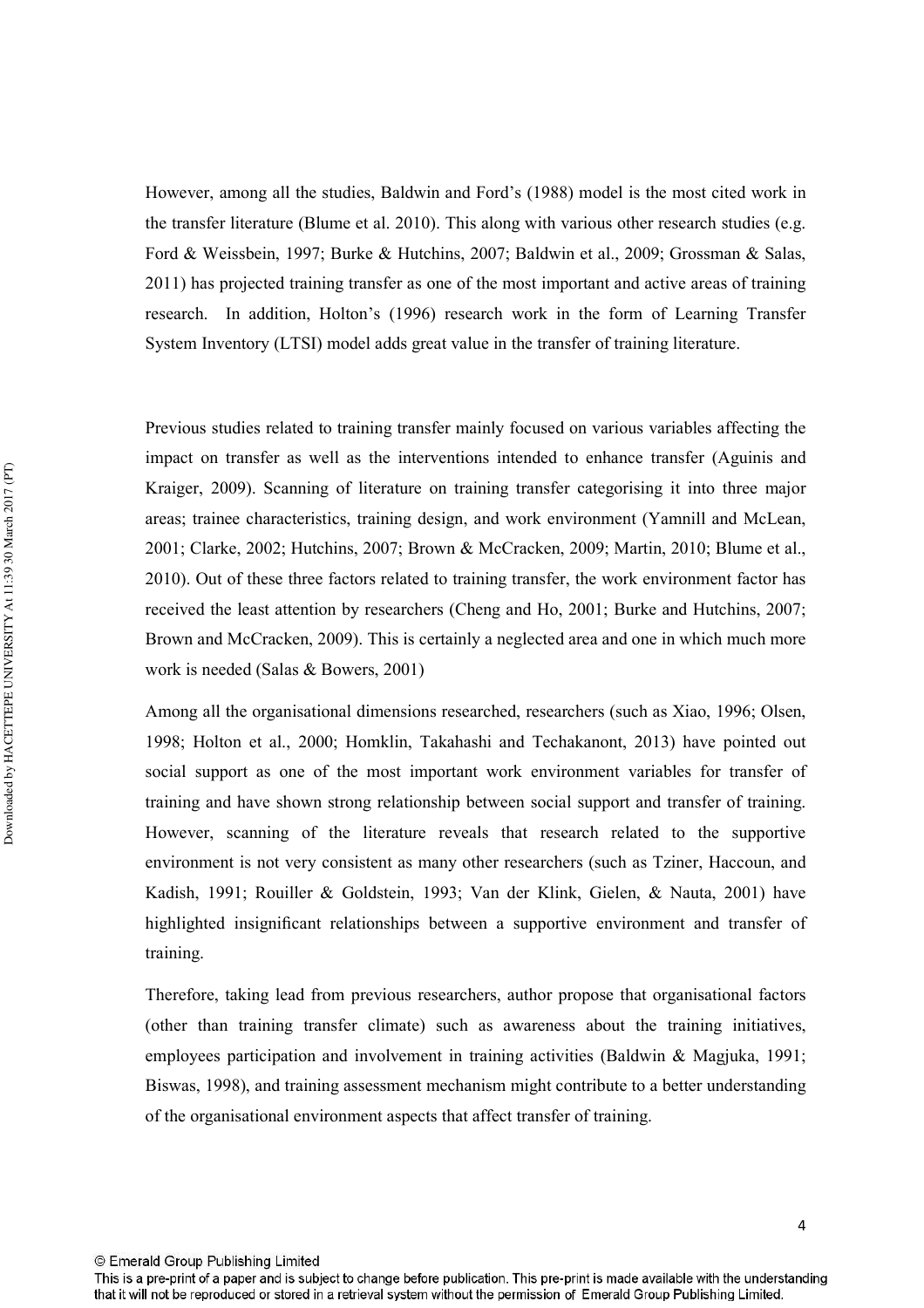#### **Organisational Factors**

#### **Training Transfer climate**

Training transfer climate is described as those aspects of the work environment that influence training transfer (Ford et al., 1992; Rouiller & Goldstein, 1993; Tracey et al., 1995; Salas and Cannon-Bowers, 2001). Environmental factors as organizational procedures, reward systems and acceptance of new skills by supervisors and peers can affect an individual's motivation to transfer (Kontoghiorghes C, 2001; Sue et al., 2013). The transfer climate is a multidimensional construct (Mathieu, Tannenbaum, & Salas, 1992). It is one of the most widely discussed and intensively studied environmental factors in training transfer research (Yamnill & Mclean, 2001; Burke & Hutchins, 2007; Gegenfurtner, Veermans, Festner, & Gruber 2009; Grossman & Salas, 2011). Among the various organisational factors, transfer climate was found to have the strongest relationship with the transfer (Blume et al., 2010; Martin, 2010; Hauer et al., 2012). Arguably, the most complex but least understood factors in facilitating training transfer are those in the work environment (Cromwell and Kolb, 2004).

The model proposed by Noe (1986) suggests that environmental favourability affects the transfer of learned skills. Perceived social support for the training was found to be the key variables in this model. Various researchers have focused on understanding and identifying different aspects of the transfer climate that have an impact on transfer of training. Kontoghiorghes (2001) predicted that positive climate is very important in the transfer of training to occur. Similarly, Tracey et al. (1995) paper highlighted that the work environment essentially plays a crucial role in determining training effectiveness. Another study conducted by Rouiller & Goldstein (1993) also pointed out that positive transfer climate prompts trainees to use new skills, and be aware of consequences for using the skills correctly and remediation for not using skills. Several research studies have highlighted the positive influence of training transfer climate on transfer of training (Colquitt et al., 2000; Smith-Jentsch et al., 2001; Cromwell & Kolb, 2004)

Various aspects of training transfer climate investigated by previous research studies are; peer support and supervisor support (Xiao, 1996; Seyler, et. al. 1998; Smith-Jentsch et al., 2001; Cromwell & Kolb, 2004), situational cues (Rouiller & Goldstein, 1993; Tracey et al., 1995), and the opportunity to perform (Ford et al., 1992). Among all these variables, supervisor support has been found to be the most important predictor of transfer of training. Supervisor support is the extent to which supervisors reinforce and support the practice of newly learned

This is a pre-print of a paper and is subject to change before publication. This pre-print is made available with the understanding that it will not be reproduced or stored in a retrieval system without the permission of Emerald Group Publishing Limited.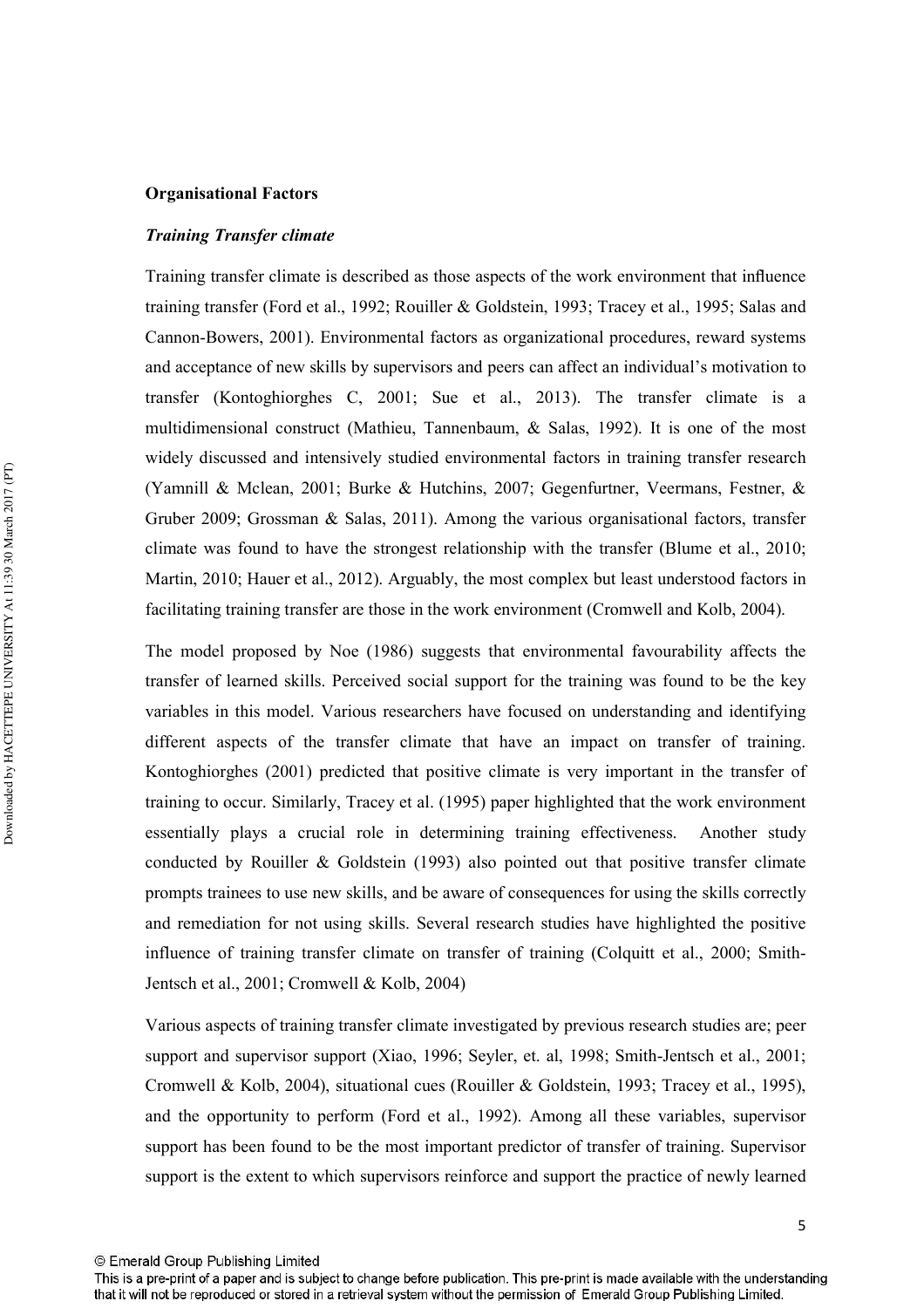things acquired in training on the job (Tracey et al., 1995; Xiao, 1996; Holton et al., 1997; Birdi et al., 1997; Burke and Hutchins, 2007). Supervisors may encourage employees to transfer newly learned skills to the workplace not by encouraging them but also by providing them the necessary support to implement.

Broad and Newstrom (1992) also suggested that supervisors can considerably impact transfer of training to the workplace provided they behave in ways congruent with the training objectives. Organizations, in order to increase their return on investment on training, may develop strategies that encourage leaders to reinforce transfer attempts positively (Smith-Jentsch et al., 2001).

These studies suggest that climate should be taken care before applying any transfer intervention to increase application of knowledge and skill.

Hypothesis1: Training transfer climate has a positive effect on perceived training transfer.

#### **Training Awareness**

Training awareness refers to the information provided to the employees/trainees before training. It includes awareness related to training initiatives, training policy, details about the training programs, training calendar, programme objectives, expectations from the programme, benefits of attending such training programs, etc. It also includes how the participants or trainees are informed about the training. An advance information about the training programs that highlights "follow-up" increases trainees' intention to use what they have learned (Baldwin and Magjuka, 1991). Whereas, failure to provide appropriate information to trainees prior to training may send a negative signal regarding the importance of the training initiative (Baldwin and Magjuka, 1991). Training awareness in the form of pre-training information reduces participant's anxiety (Martocchio, 1992). Communication prior to training is a soft spot in organizational settings (Salas et al., 2012). Hicks and Klimoski (1987) also suggested that pre-training information can influence trainees expectations.

A study conducted by Baldwin and Magjuka (1991) pointed out that around one-third of the respondents only indicated that they received information prior to training via communication with supervisors, upper management, or the training department/coordinators. Their study

© Emerald Group Publishing Limited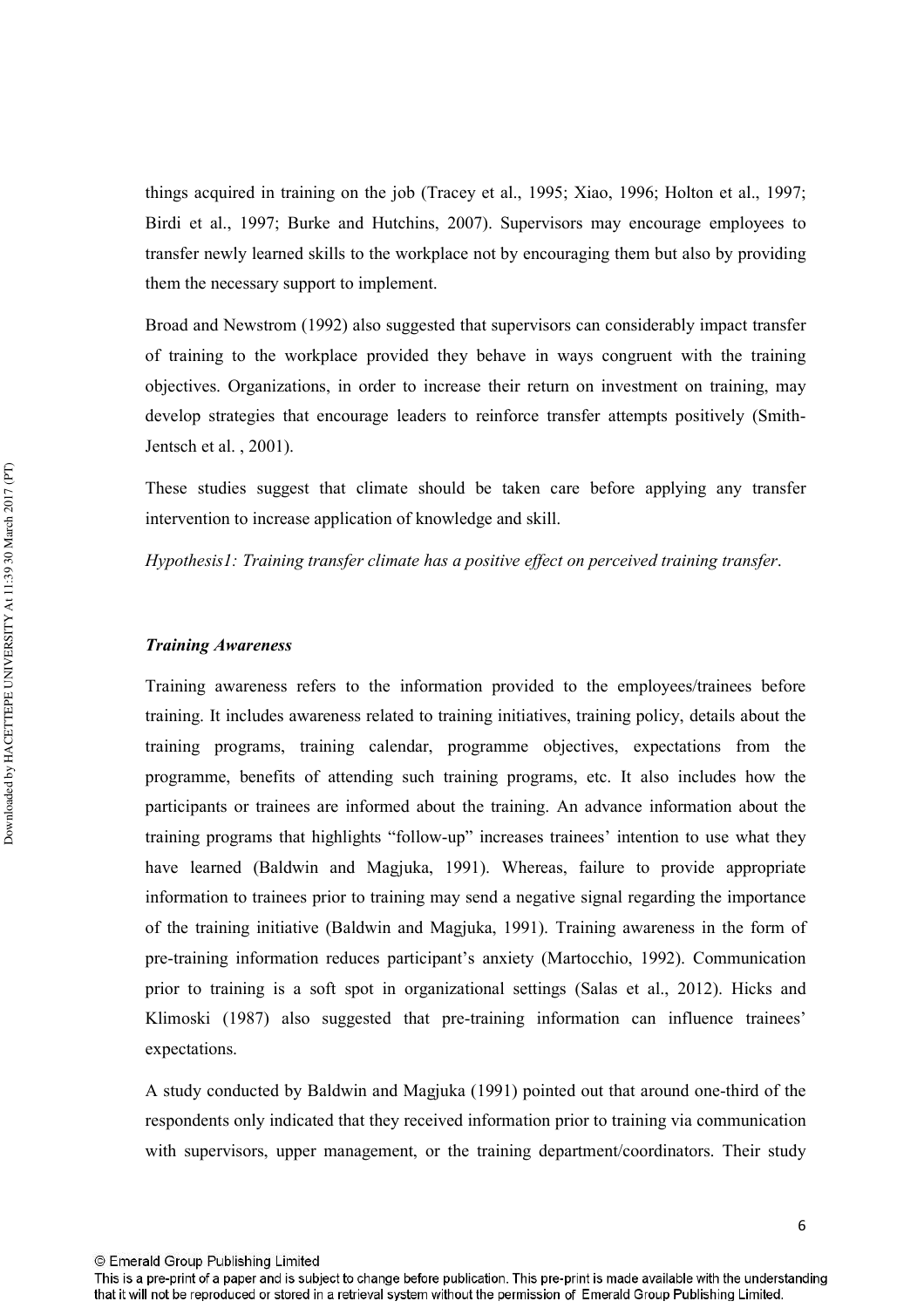concluded that trainees' reported greater intentions to transfer learning to the workplace when they received information prior to the training program.

Though most of the previous studies have ignored this variable, we propose that by providing proper and effective information/communication prior to training influences training transfer. Communication should focus on the benefits of training and not on (alleged) deficits of learners.

Hypothesis2: Training awareness has a positive effect on perceived training transfer

#### **Training Participation and Involvement**

Training participation and involvement refer to the involvement of employees in the training process. The idea is that if they are getting involved in the training processes/activities, the sense of ownership may increase. Previous researchers have highlighted that trainees' involvement in the decision is likely to increase acceptance of the decision (Kiesler, 1971; Salanick, 1977; Sofo, 2007). Study conducted by Kodwani and Singh, 2004 highlighted that most often the nominations of participants to various training programmes are done as by the HRD centre or the head of the department and the individuals are not involved in it. A study conducted by Johnson, McLaughlin, and Zimmerle (1988) found that less than 65 percent of the organisations studies (611 in number) conducted any form of needs assessment prior to training. Need assessment is also one of the ways of involving participants/trainees' in the training. Baldwin and Magjuka (1991) highlighted that organizations are often embarking on training without a process of data gathering and trainee involvement. Also, previous research studies have shown that acceptance of decision is higher in the case of participation in decision making as compared to instances where such participation is absent (Hicks and Klimoski, 1987; Wagner & Gooding, 1987; Baldwin, Magjuka, and Loher, 1991; Sofo, 2007). Baldwin, Magjuka, and Loher (1991) reported that in the context of training, participants who were consulted and were allowed to attend the type of program they requested, showed a higher level of motivation to learn (Wexley & Latham, 1981). Salancik (1977) also suggested that increased commitment occurs under conditions of participation and choice. Knowles (1987) pointed out that Choice and involvement in the selection of training are potent motivators. Baldwin, Magjuka, & Loher  $(1991)$  suggested that trainees should be consulted to ensure that they feel ownership in training.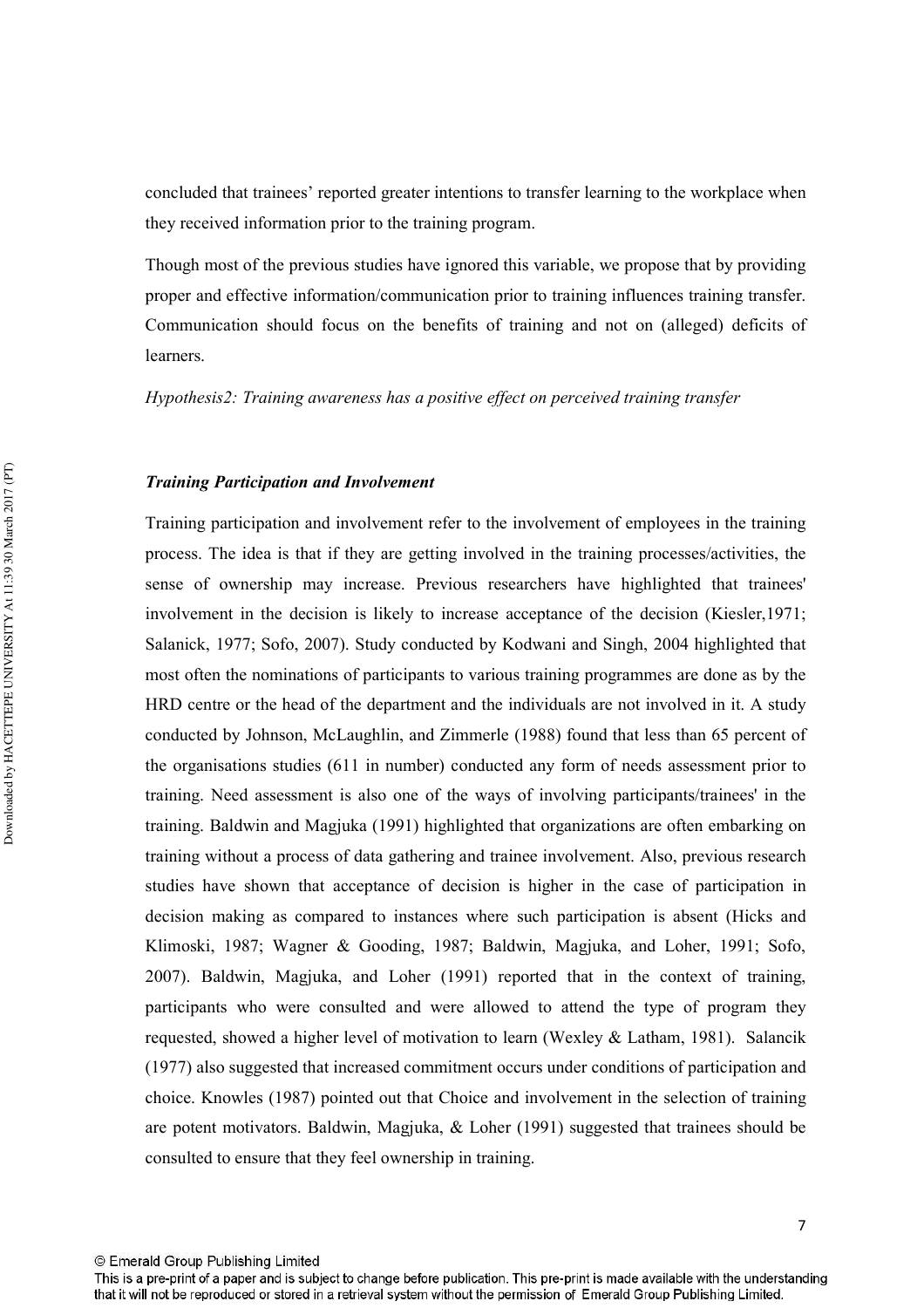Hicks & Klimoski (1987) reported that participation in training increases trainee's belief that training is appropriate and also increases trainees' satisfaction with training. Biswas (1998) highlighted the importance of involvement of the potential participants in the training decision and recommended that organisations should have a formal mechanism where the employees can participate freely in the training decision before they are actually nominated for the programme. Lack of involvement and participation often leads to psychological rejection of the training programme in the minds of the participants which further leads to their minimal involvement and participation in the programme. Yardley, 2003 pointed out that voluntary participation contributes more in explaining training transfer than the mandatory participation.

Based on the available literature we propose that Training participation and involvement in training decision process will affect training transfer.

Hypothesis3: Training participation and involvement will have a significant and positive effect on perceived training transfer.

#### **Training Assessment Mechanism**

Training assessment mechanism refers to the presence of a systematic arrangement for evaluating training programs after the training. It can be immediately after the training or after few months of the training imparted. This would help in fixing accountability of the trainees'. This is another organisational variable which is understudied (Burke and Hutchins, 2007). It is defined as the degree to which the organization or management expects trainees' to use learned skills and knowledge on the job and also holds them responsible for doing so (Brinkerhoff & Montesino, 1995; Kontoghiorghes, 2002). In this way management signals trainees' that training is important (Baldwin, Magjuka, and Loher, 1991). By creating a formal evaluation mechanism management signals that there will be an assessment of transfer, which further makes trainers, trainees, and all other associated, accountable for training success (Bates, 2003). This helps in projecting the importance of learning and its application to the job (Bates, 2003; Broad, 2005; Broad & Newstrom, 1992).

The primary learning imperative to increase the transfer of training is enhancing accountability for application such as requiring a trainee's report after training (Longnecker, 2004: Saks and Belcourt, 2006).

This is a pre-print of a paper and is subject to change before publication. This pre-print is made available with the understanding that it will not be reproduced or stored in a retrieval system without the permission of Emerald Group Publishing Limited.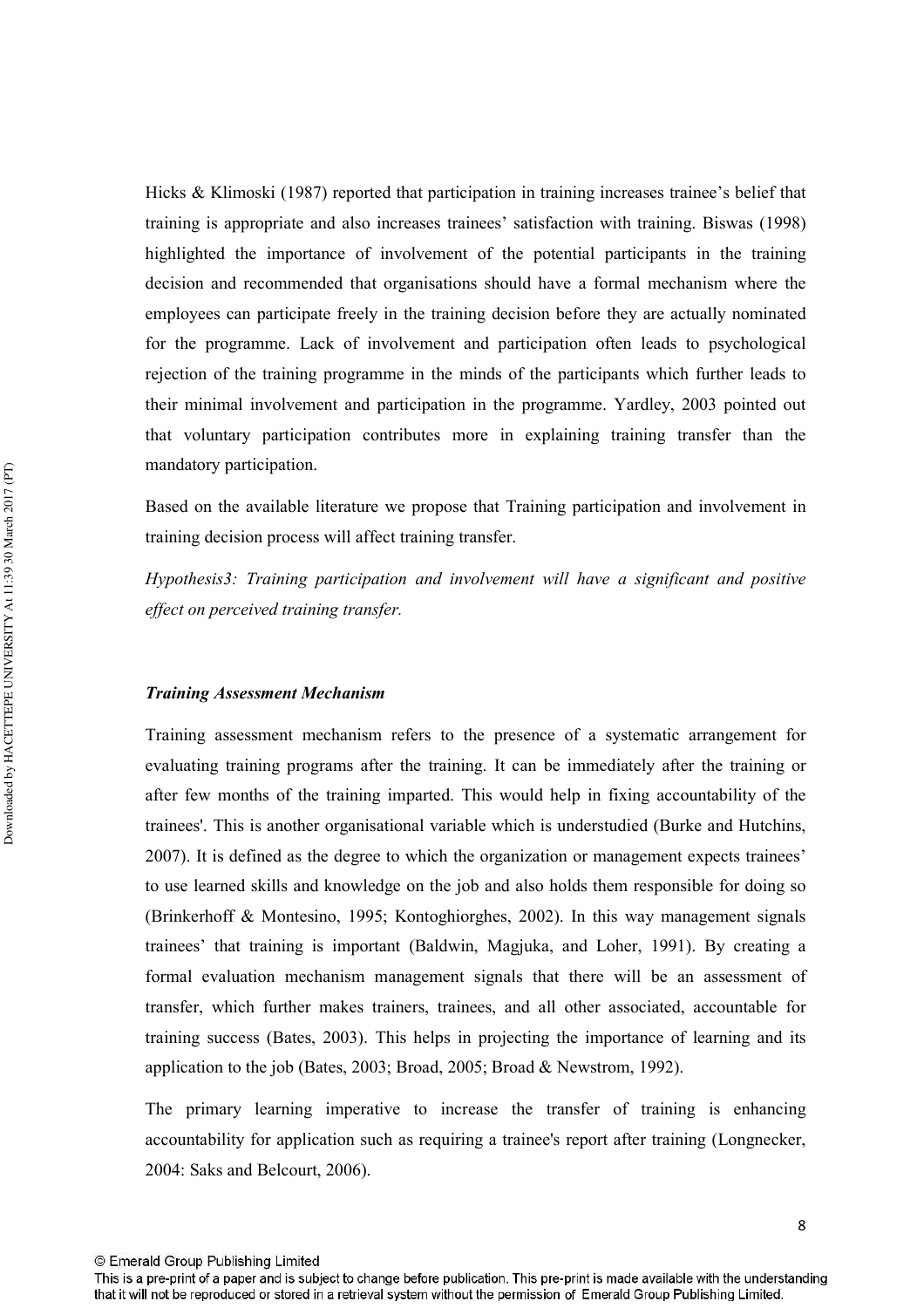Thus, we propose that the presence of a formal training assessment mechanism may have a positive effect on training transfer as it fixes accountability of the trainees'.

Hypothesis4: Presence of training assessment mechanism will have a positive effect on perceived training transfer.

Based on the literature scanning and the proposed hypothesis, the proposed model for this study includes four independent variables and one dependent variable.

-------Pl. insert figure 1 here---

#### Methodology

Sample: Participants included 145 managers employed in a large public sector organisation operating in India. Out of these respondents, 22 did not complete a post-training survey, providing a final sample size of 123 managerial level personnel working at various management positions within the organisation (e.g., Production, finance, human resources, administration, etc.). Eighty-one percent of the participants were male, and the average age was 42. The average job tenure with this organisation was 8.25 years.

Data were collected in two phases. In the first phased data were collected before one of the training and in the second phase data were collected after one month of the training. The independent variables (training awareness, training transfer climate, training participation and involvement, training assessment mechanism) were collected in the first phase, whereas, data related to dependent variable i.e. training transfer was collected in the second phase.

To minimise common method variance we used both procedural and statistical measures (Podsakoff, et al., 2012) All the participants were informed that the purpose of the survey was to have a better understanding of training initiatives and to improve our understanding of training transfer. Participants were assured that their responses were anonymous and will be kept confidential, and would only be seen by the researcher. Participants were requested to answer the survey questions as accurately as possible with respect to training programs they have attended in the recent past.

#### **Measures**

To test the hypotheses of this study, respondents completed a self-report pre-training survey. measuring training awareness, training transfer climate, training participation and involvement, and training assessment/evaluation. Thirty days later (after the programme was

© Emerald Group Publishing Limited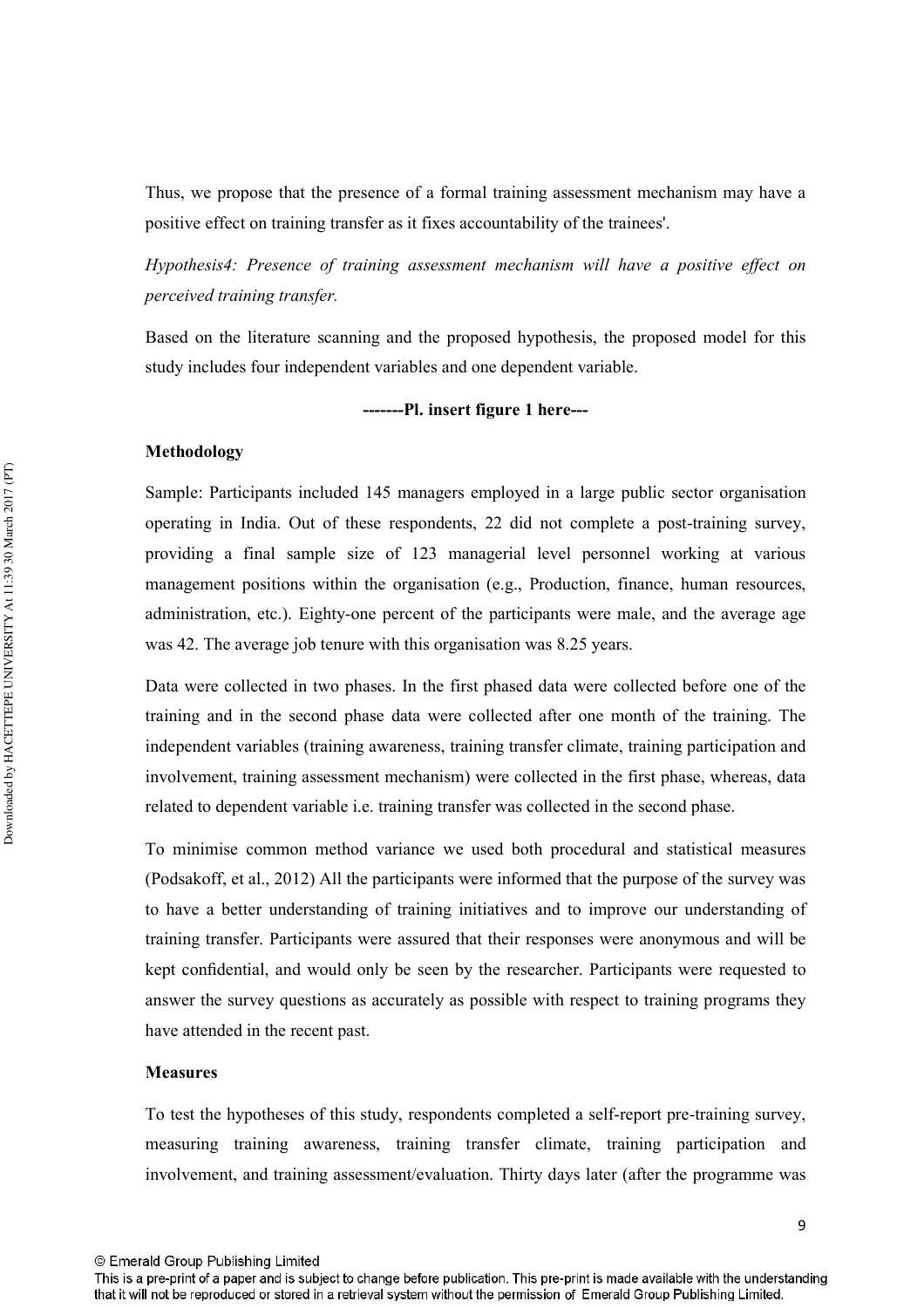over), trainees were approached for another self-report measure assessing perceived training transfer. Respondents who completed the pre and post-training survey assessing perceptions of training transfer were only used for analyses. Following measures were used for the study:

#### **Transfer Climate**

Transfer climate was measured with the help of 15-item General Training Climate Scale (GTCS) developed by Tracey and Tews (2005). The Cronbach's alpha of this measure was 0.796. Trainees were asked to indicate their agreement with each item on a 5-point scale ranging from strongly disagree  $(1)$  to strongly agree  $(5)$ .

#### **Training Transfer**

Perceived training transfer was measured with six items adopted from Xiao (1996). A sample item is: 'I can accomplish the tasks better by using the new knowledge acquired from the training course'.

#### **Training Awareness**

A seven-item scale to measure training awareness was adopted from previous research studies (Hicks and Klimoski, 1987; Baldwin and Magjuka, 1991; Salas et al., 2012). These items assessed the extent to which the participants are aware of the training practices of the organisation, have information about the training calendar, training objectives, expectations from training, communication (if any) that they receive prior to training and the source of communication

#### **Training Participation and Involvement**

Training Participation and involvement was measured with a 4-item scale adapted from previous research studies (Wexley & Latham, 1981; Hicks and Klimoski, 1987; Baldwin & Magjuka, 1991; Baldwin, Magjuka, and Loher, 1991; Sofo, 2007). Example items included "I was involved in my training needs identification process" and "I was consulted before nomination for the said programme".

#### **Training Assessment/Evaluation**

A three-item scale to measure training assessment mechanism was drawn from previous research (Baldwin, Magjuka, and Loher, 1991; Bates, 2003; Longnecker, 2004: Saks and Belcourt, 2006). Participants were asked options including preparing a report or summary of

<sup>©</sup> Emerald Group Publishing Limited

This is a pre-print of a paper and is subject to change before publication. This pre-print is made available with the understanding that it will not be reproduced or stored in a retrieval system without the permission of Emerald Group Publishing Limited.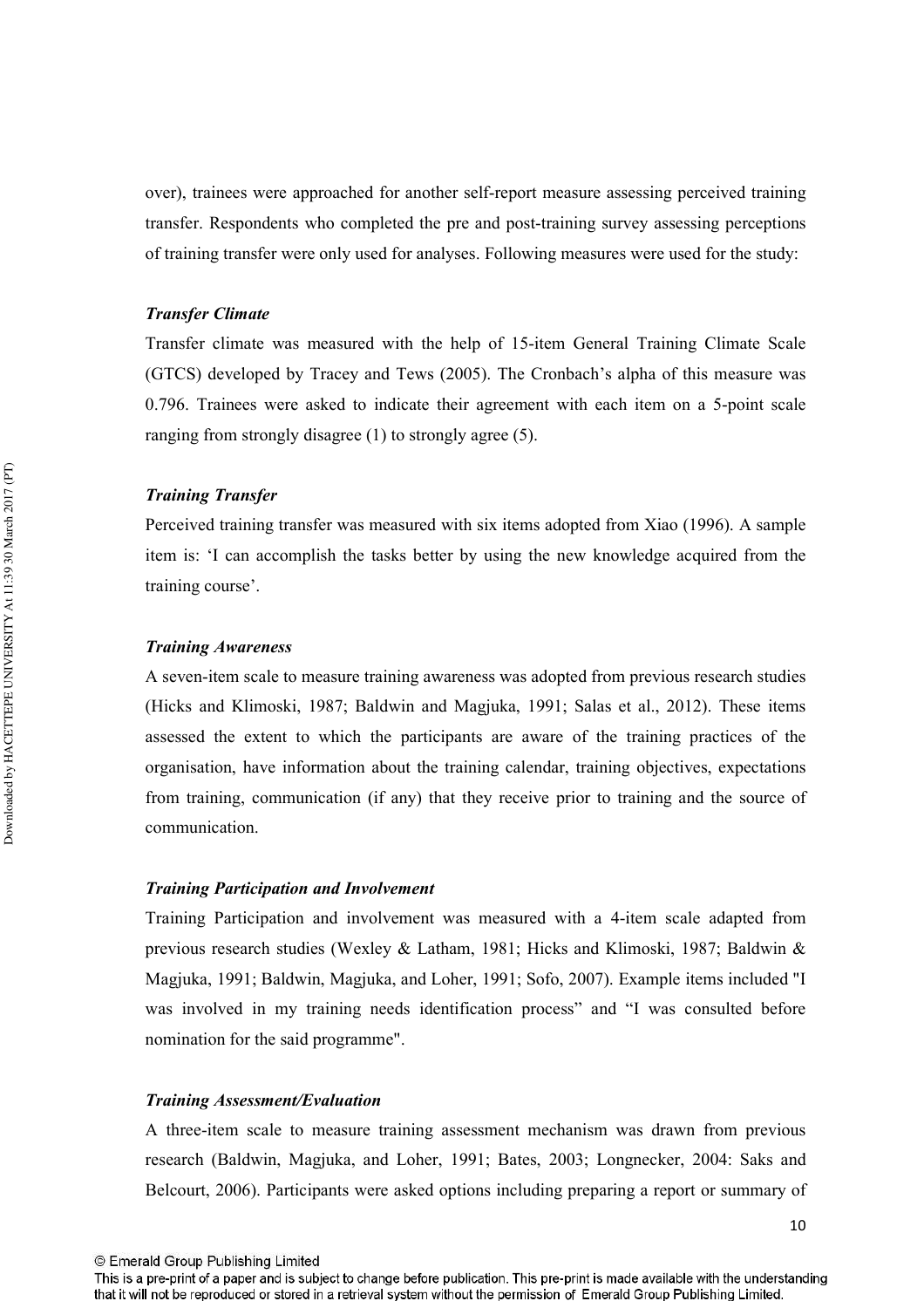the training, meeting with the supervisor, attending a follow-up assessment, or no posttraining behaviour at all. The purpose was to know whether there is presence of any perceived accountability associated with post-training outcomes. All measures were assessed using a 5point Likert scale (1 = strongly disagree, 2 = disagree, 3 = neither agree nor disagree, 4 = agree, and  $5 =$  strongly agree)

------Pl. Insert Table 1 here------

On the individual level, we controlled for gender and age.

#### **Result**

#### ------Pl. Insert Table 2 here------

Table 1 presents the mean, standard deviation, and inter-correlations of the study variables. Training assessment mechanism was found week as the respondents reported that overall, rarely to sometimes training programs are evaluated in their organization  $(M = 2.81)$ . Perceived training transfer was found positively and significantly related to all the independent variables at  $p < .001$ . Among all the independent variables, training transfer was found strongly related to training transfer climate. This confirms our hypothesis 1, 2, 3, and 4.

The inter-correlations among the variables indicate only the nature and strength of relationships. Regression analysis was carried out to demonstrate the relative predictive value of each of the predictors. Cohen and Cohen (1975) have suggested that regression analysis is fruitful when inter-correlation shows some commonality in the relationship among variables. The result of regression analysis predicting training transfer is presented in table 2.

#### ------Pl. Insert Table 3 Here ----

The regression analysis has yielded results on  $(1)$  the most potent predictors,  $(2)$  individuals positive and negative contribution in the hierarchical order with the level of significance, (3) the total percentage of variance  $R^2$  that all the predictors together explain. The predictors were not presented in any prearranged order and their order was only churned out by the computer itself. The result of multiple regression is presented below:

The result reveals that the most important predictor of positive identification with training transfer was training transfer climate which explained 23.8% variance in training transfer. Training participation and involvement entered the regression equation at the second step and

© Emerald Group Publishing Limited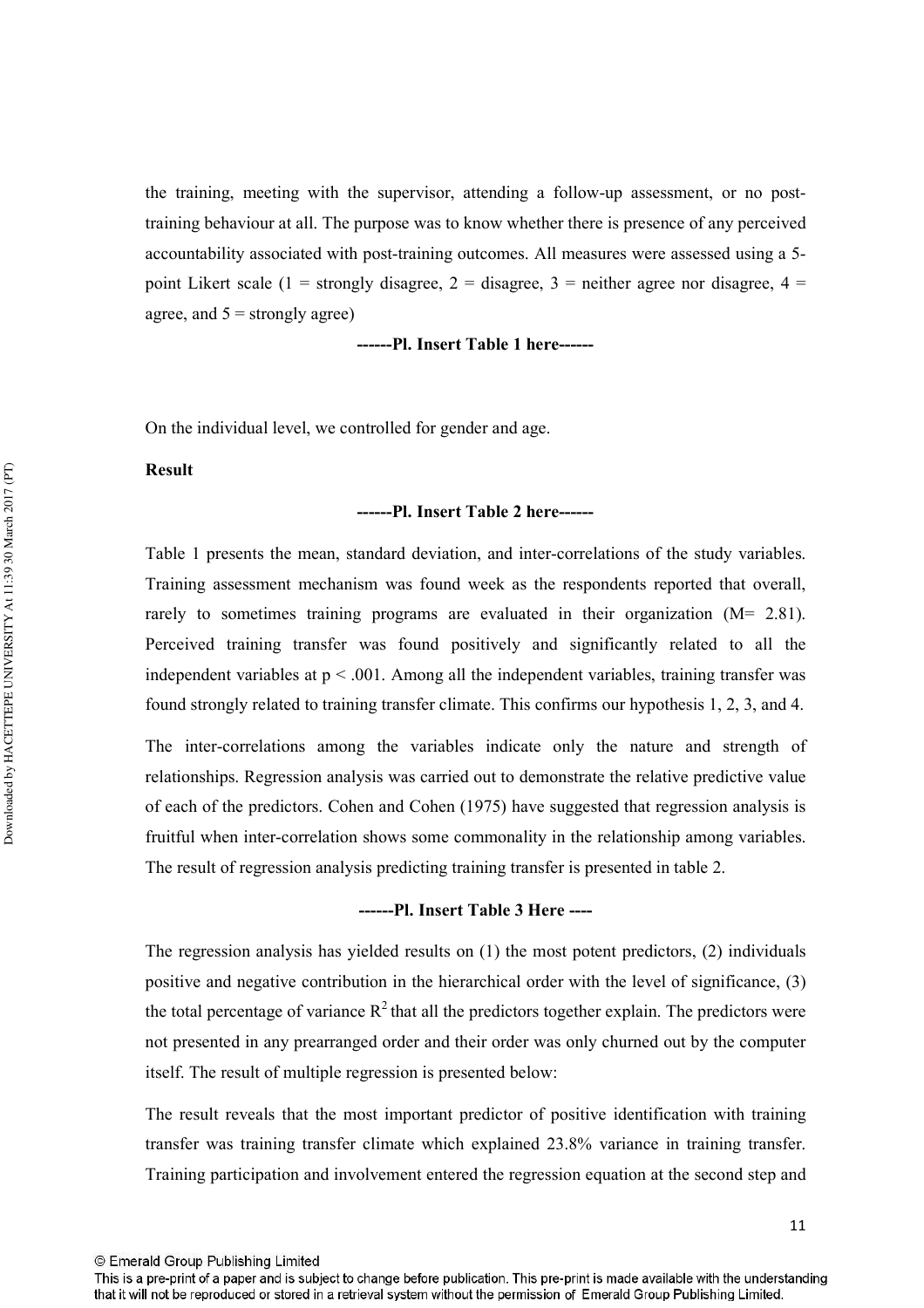added 21.2% of the variance, which confirms our third hypotheses that training participation and involvement will have a strong and positive effect on training transfer. Training assessment mechanism entered the regression equation at the third step and added 12.4% of the variance, which confirms our fourth hypotheses. Finally, training awareness was found to be the last predictor to enter the regression equation which explained 10.3 % out of total 67.1 % variance, which confirms our second hypotheses. From the regression analysis result, it is clearly evident that the training transfer climate emerged out as the most influential variable that affected trainees' perceived learning transfer. This proves our first hypothesis that training transfer climate contributes a significant amount of the variance in the transfer of training.

#### **Discussion and Conclusions**

This study hypothesized that the training awareness, training transfer climate, training participation and involvement, training assessment mechanism would be positively correlated with perceived training transfer. The result clearly supports all the four hypotheses. Training transfer climate and training participation and involvement were indeed significantly correlated with training transfer. Similarly, the results also revealed that training assessment and training awareness were positively related to perceived transfer of training. Though training awareness explained only 10.3 percent variance in the training transfer. The results of this study are in tune with the previous research studies (Baldwin and Magjuka, 1991; Rouiller & Goldstein, 1993; Tracey et al., 1995; Xiao, 1996; Sofo, 2007; Blume et al., 2010; Salas et al., 2012).

The results of this study extend research on both the transfer of training and pre-training factors. The study found that organizational factors which are under the control of management have a positive impact on transfer of training. This study provides support for the original model of inter-relationships between pre-training factors and perceived transfer of training. All the organisational/pre-training factors were positively and significantly correlated with the perceived training transfer.

Study revealed that when trainees' are aware of the training practices of the organisation, receives prior information about the training programs and their objectives, expectations from them after the training and the benefits of the training program to be attended, they are motivated and understand their role, which reduces trainee anxiety (Martocchio, 1992). Prior communication sends a positive signal to the employees or trainees that the management is

© Emerald Group Publishing Limited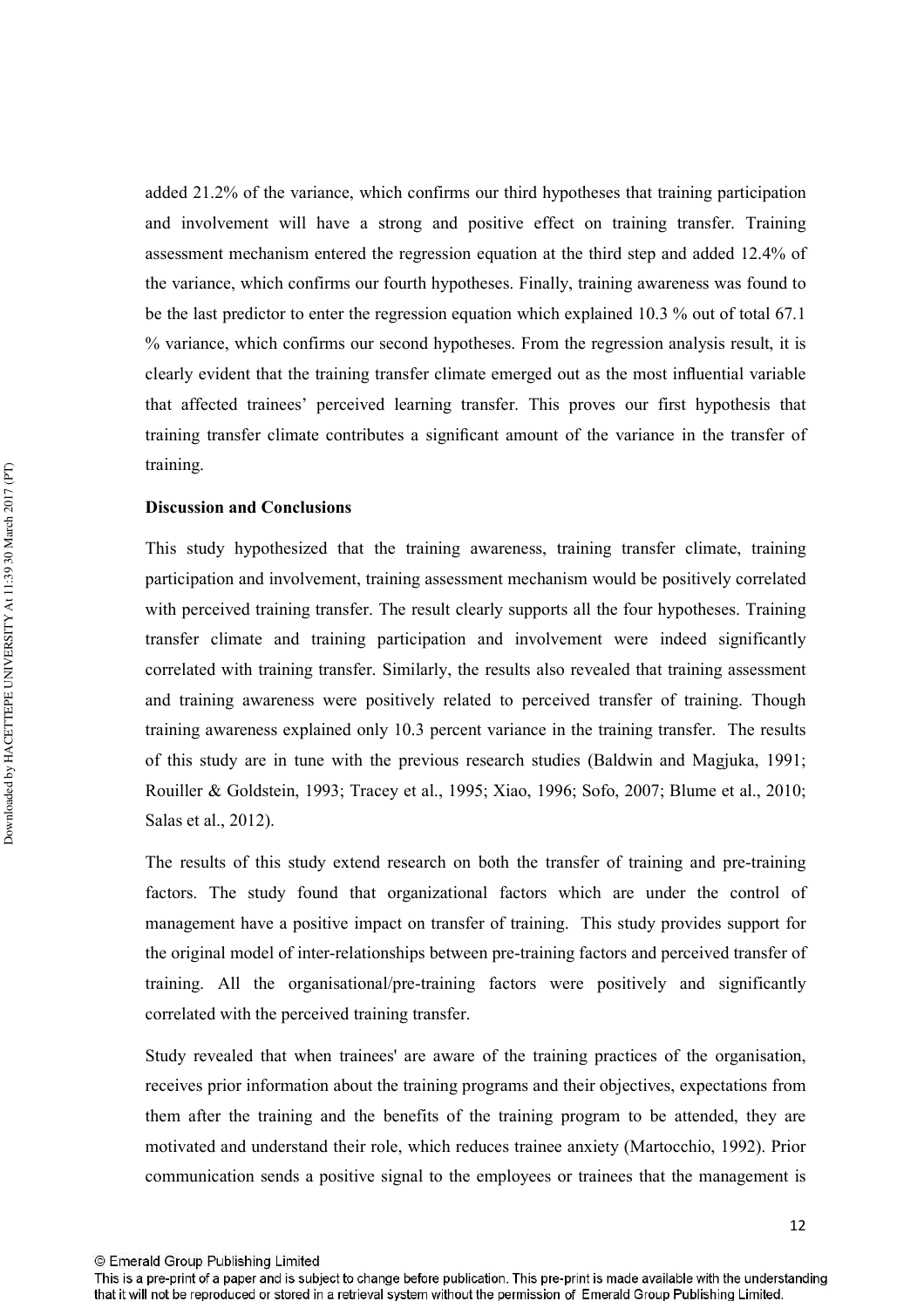serious about the training and also highlights the role and importance of the training in the organisation. It is, after all, as a human being we are always selective about what we believe to be relevant or meaningful. Similarly, training assessment mechanism put some kind of pressure on the trainees before the training and ensures some amount of accountability on the trainees' part. The presence of training assessment mechanism motivates trainees to be more serious about the training as they are required to demonstrate/report some change after the training.

Training participation and involvement were found strongly and positively related to training transfer. Involvement increases the acceptability and sense of ownership among the trainees towards training as they are involved and consulted (Hicks and Klimoski, 1987; Baldwin, Magjuka, and Loher, 1991; Sofo, 2007). Involvement also increases trainee's commitment and motivation towards training (Wexley & Latham, 1981) which is a necessary element of training transfer.

Among all the organisational factors studies, training transfer climate emerged as the most important variable influencing training transfer. The earlier research studies also pointed out training transfer climate as an important predictor of training transfer (Rouiller & Goldstein, 1993; Tracey et al., 1995; Xiao, 1996; Seyler, et al., 1998; Cromwell & Kolb, 2004). Thus, positive transfer climate motivates trainees to put more efforts to learn and to transfer the training. It may provide necessary social support as well as opportunities to apply newly learned things on the job.

#### **Managerial Implications**

The purpose of this study was to understand the role of various organisational factors on training transfer. Organisational factors were chosen for this study as they are under the control of management as compared to most of the individual factors If organizations are aware about antecedents of motivation to transfer, they can facilitate the training transfer better (Gegenfurtner, Veermans, et al., 2009) as well as are able to maximise the benefit of training programs (Laker & Powell, 2011). Organisations can plan well in advance to have these factors in place and can enhance training transfer, which is currently around 10 percent (Holton & Baldwin, 2000).

© Emerald Group Publishing Limited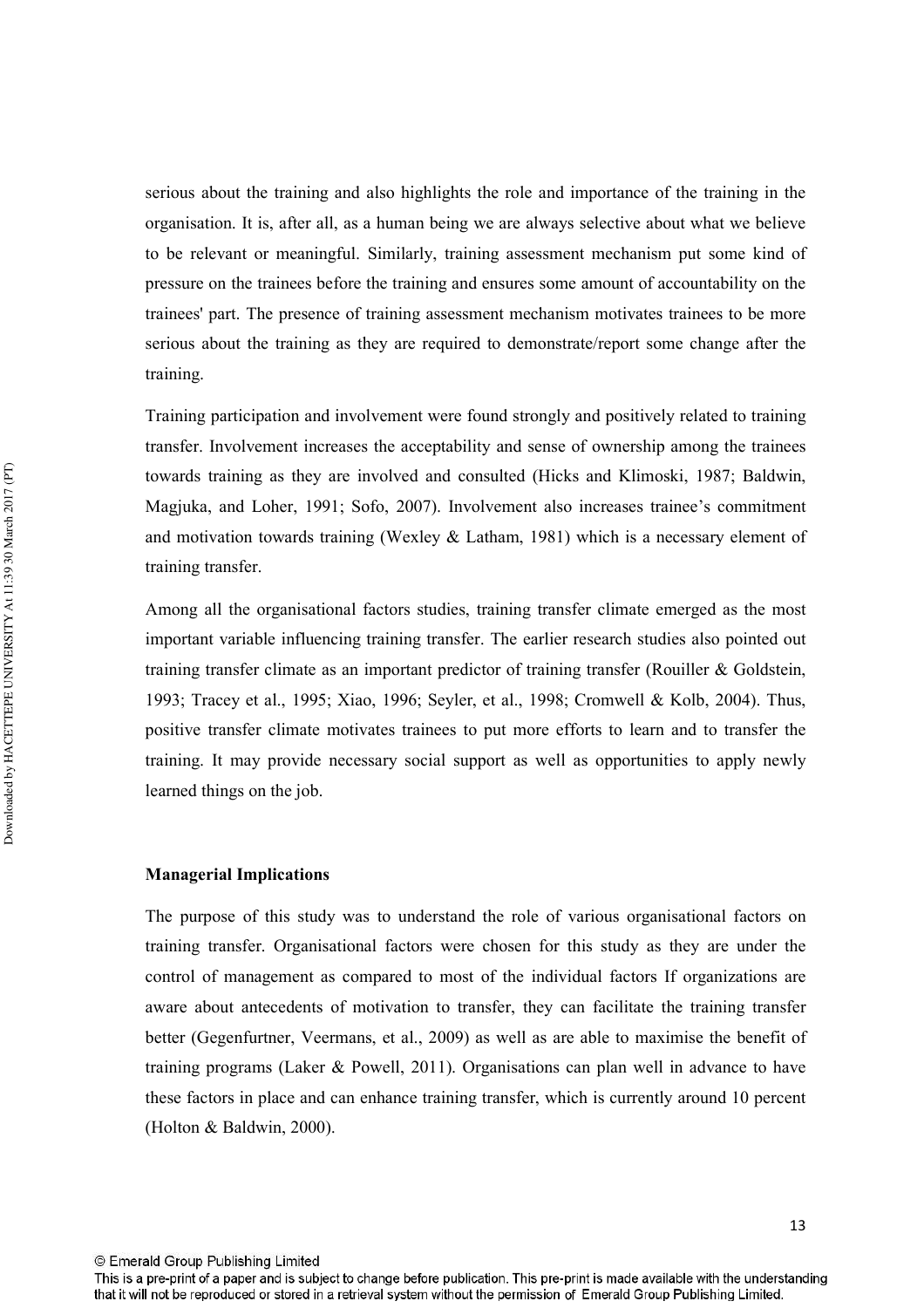First of all organisation should work on improving training awareness among the employees. In this way employees would be aware about the new training initiatives taken by the organisation, existing training policy, nomination process, training calendar, programme objectives, and the expected outcome from the training. This would further reduce any kind of uncertainty and anxiety among the participants as they are well informed about the details pertaining to training objectives, content, and what is expected out of them post training. This will ensure their involvement and will boost their morale. Organisations should ensure that employees are consulted time to time and their training needs and other concerns related to training are taken appropriately during the training need identification process. Organisation need to ensure that the employees should have some say in the training nomination process. This increases their pre training motivation.

Appropriate assessment mechanism to evaluate training after the training is over, encourages participants to learn and to transfer newly learned things at workplace as it increases accountability on the trainees' part. If people are aware about what is expected out of them after the training is over and they will be evaluated for the same, generally encourages them to put their best efforts towards learning as well as application of that learning. White  $\&$ Branch (2001) clearly pointed out that training evaluation increases training transfer. Burke and Saks (2009) also pointed out evaluation as the single most important strategy to ensure accountability and improve training transfer. Hence, organisations should ensure a welldefined training evaluation mechanism in place based on the Kirkpatrick's four level evaluation model.

In order to ensure good transfer climate, organizations should design appropriate interventions to train supervisors and peers so that they can provide necessary support and motivate employees to transfer their newly learned skills at the workplace. Bhatti et al. (2014) highlighted that supervisors and peers should be encouraged and trained to play and active role in supporting and guiding these participants to implement newly learned things at the workplace to enhance training transfer. Supervisors should discuss with the employees who have undergone training, ways to apply and generalize knowledge gained from the training. In order to ensure this, organisation can design appropriate reward and recognition mechanism to encourage peers and seniors to play their crucial role.

#### **Study Limitations**

This is a pre-print of a paper and is subject to change before publication. This pre-print is made available with the understanding that it will not be reproduced or stored in a retrieval system without the permission of Emerald Group Publishing Limited.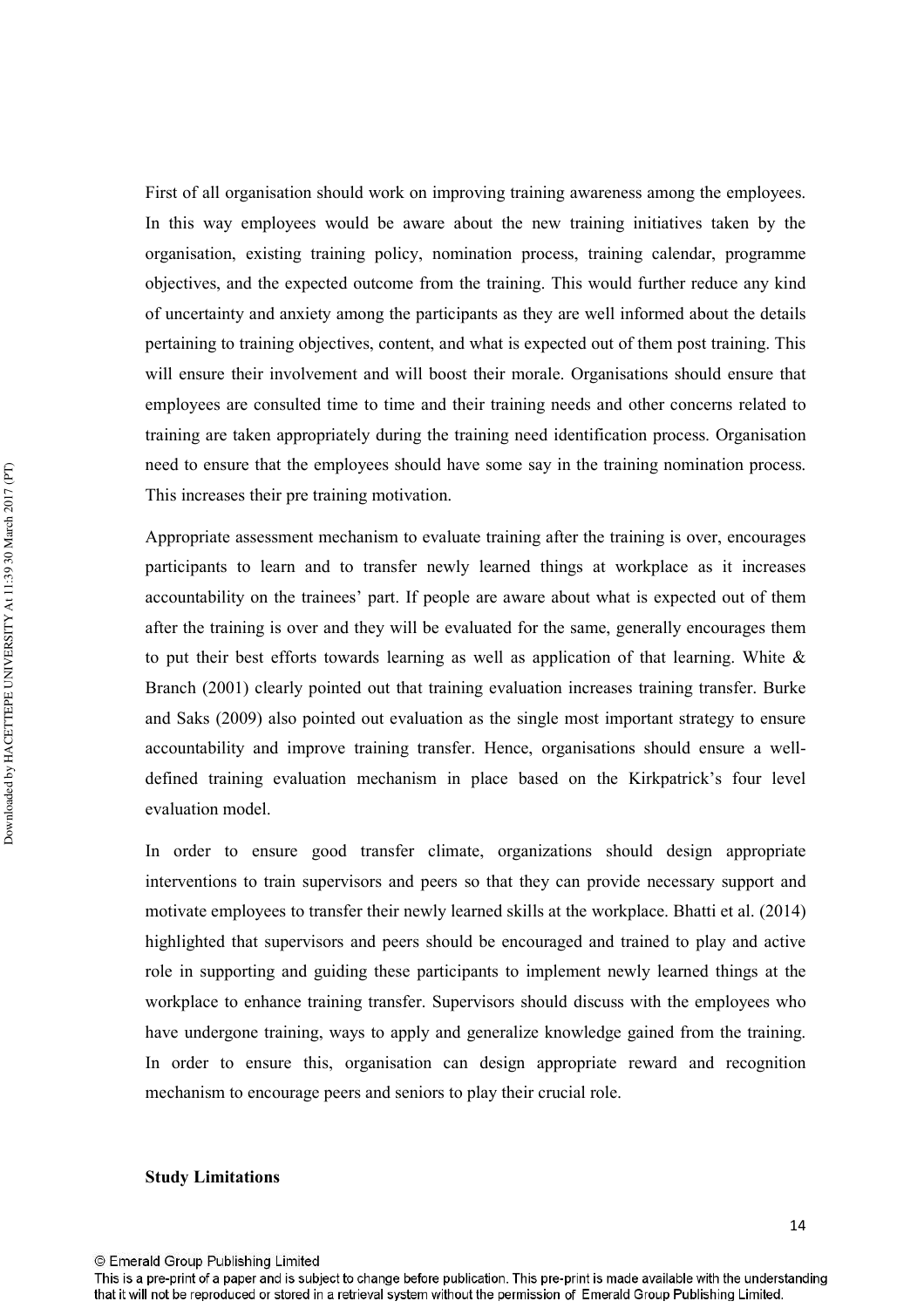Although we cannot completely rule out the possibility of method bias, we tried our best to minimise any such error in our study. The survey was conducted with the help of personal interaction with each of the respondents and their identity was kept completely confidential. Another limitation of this study was the use of single respondents, which have been found to contain measurement error. However, this is less likely when knowledgeable respondents are used for the study purpose (Wright et al., 2001). In our study, the participants were managerial level personnel from various departments with considerable experience in their respective position and organization.

Consistent with typical limitations with self-report measures (e.g. social desirability) apply to our study as well. The future study should include a large sample size.

#### **Future Research Directions**

Future research might investigate the extent to which not only trainees, even other training stakeholders such as trainers and supervisors, feel accountable and responsible for training and its transfer. This would provide a stronger test of the accountability hypothesis. It would also be worthwhile to study what type of evaluation/assessment mechanism would be more appropriate for training transfer. Probably the relationship between training assessment and training transfer might be better if the assessment is accompanied with rewards and recognition, as highlighted by Taylor et al. (2005). Thus, future research should explore the effects of assessment on training transfer when it is combined with rewards or recognition. Future research studies may also look at the role of evaluation/assessment feedback in training transfer. Finally, the mediating or moderating role of some of the organisational factors can also be considered for future research work

#### Reference

- Alvarez, K., Salas, E. and Garofano, C. M. (2004). An integrated model of training evaluation and effectiveness. Human Resource Development Review, 3, pp.385-416
- Aguinis, H. and Kraiger, K., 2009. Benefits of training and development for individuals and teams, organizations, and society. Annual review of psychology, 60, pp.451-474.

© Emerald Group Publishing Limited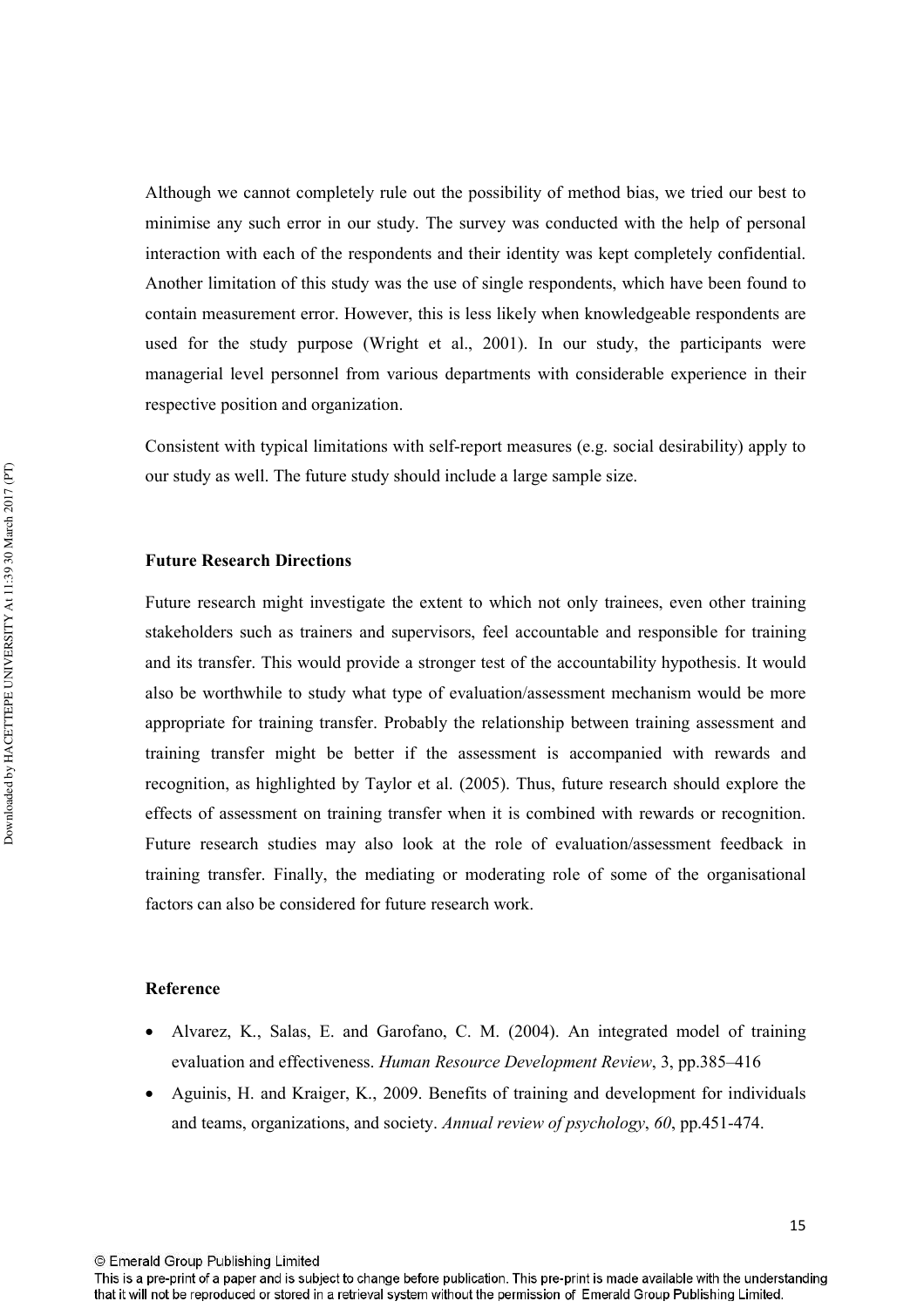- Arthur Jr, W., Bennett Jr, W., Edens, P.S. and Bell, S.T., 2003. Effectiveness of training in organizations: a meta-analysis of design and evaluation features. Journal of Applied  $psychology, 88(2), pp.234.$
- Baldwin, T.T. and Ford, J.K., 1988. Transfer of training: A review and directions for future research. Personnel psychology, 41(1), pp.63-105.
- Baldwin, T.T. and Magjuka, R.J., 1991. Organizational training and signals of importance: Linking pretraining perceptions to intentions to transfer. Human Resource Development Quarterly, 2(1), pp.25-36.
- Baldwin, T.T., Ford, J.K. and Blume, B.D., 2009. Transfer of training 1988–2008: An updated review and agenda for future research. International review of industrial and organizational psychology, 24, pp.41-70.
- Baldwin, T.T., Magjuka, R.J. and Loher, B.T., 1991. The perils of participation: Effects of choice of training on trainee motivation and learning. *Personnel psychology*, 44(1), pp.51-65.
- Bates, R.A., 2003. Training transfer: Progress and prospects. Critical issues in HRD. pp.179-197.
- Bates, R. Kauffeld, S & Holton, E 2007. Examining the factor structure and predictive ability of the German-version of the learning transfer system inventory LTSI. Journal of European Industrial Training, 3(13), pp195-211.
- Becker, B., Huselid, M. and Ulrich, D., 2001. HR as a strategic partner: The measurement challenge. The HR scorecard: Linking people, strategy, and practice, pp.1-26.
- Berry, M. L., & Morris, M. L. (2005). Organizational factors impacting sexual harassment prevention programs. In M. L. Morris & F. Nafuko (Eds.), Proceedings of the  $2005$ Academy of Human Resource Development Annual Conference (pp. 1271–1278). Estes Park, CO: Academy of HRD.
- Bhatti, M. A., Ali, S., Isa, M., Faizal, M. and Battour, M. M. (2014). Training transfer and transfer motivation: the influence of individual, environmental, situational, training design, and affective reaction factors. Performance Improvement Quarterly, 27(1), 51-82.
- Birdi, K., Allan, C. and Warr, P., 1997. Correlates and perceived outcomes of 4 types of employee development activity. Journal of Applied Psychology, 82(6), p.845.
- Biswas, S.N., 1998. Factors Affecting Training Effort: Influence of Involvement, Credibility, Utility and Training Transfer Climate. Indian Journal of Industrial Relations, pp.313-328.

This is a pre-print of a paper and is subject to change before publication. This pre-print is made available with the understanding that it will not be reproduced or stored in a retrieval system without the permission of Emerald Group Publishing Limited.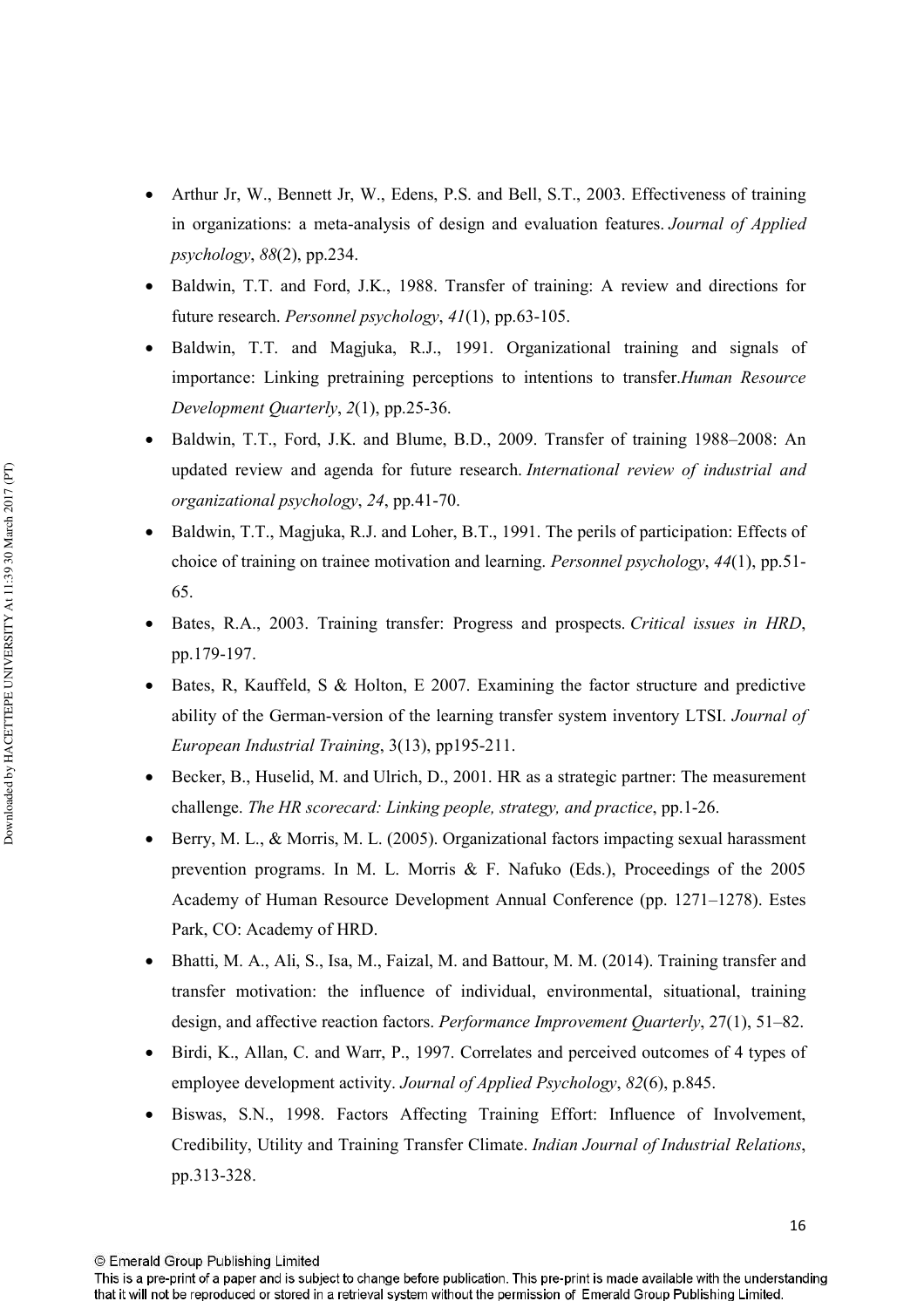- Blume, B.D., Ford, J.K., Baldwin, T.T. and Huang, J.L., 2010. Transfer of training: A  $\bullet$ meta-analytic review. Journal of Management, 36(4), pp.1065-1105.
- Brinkerhoff, R.O. and Montesino, M.U., 1995. Partnerships for training transfer: Lessons from a corporate study. Human Resource Development Quarterly, 6(3), pp.263-274.
- Broad, M.L. and Newstrom, J.W., 1992. Transfer of Training: Action-Packed Strategies  $\bullet$ To Ensure High Payoff from Training Investments. Corporate and Professional Publishing Group, Addison-Wesley Publishing Co., One Jacob Way, Reading, MA 01867.
- Brown, T.C. and McCracken, M., 2009. Building a bridge of understanding: How barriers to training participation become barriers to training transfer.Journal of European Industrial Training, 33(6), pp.492-512.
- Burke, L.A. and Baldwin, T.T., 1999. Workforce training transfer: A study of the effect of relapse prevention training and transfer climate. Human resource management, 38(3), pp.227-241.
- Burke, L.A. and Hutchins, H.M., 2007. Training transfer: An integrative literature review. Human resource development review. 6(3), pp.263-296.
- Burke, L.A. and Hutchins, H.M., 2007. Training transfer: An integrative literature  $\bullet$ review. Human resource development review, 6(3), pp.263-296.
- Burke, L. A., & Saks, A. M. (2009). Accountability in training transfer: Adapting Schlenker's model of responsibility to a persistent but solvable problem. Human Resource Development Review, 8(3), pp.382-402
- Cheng, E.W. and Ho, D.C., 2001. A review of transfer of training studies in the past decade. Personnel review,  $30(1)$ , pp.102-118.
- Clarke, N., 2002. Job/work environment factors influencing training transfer within a human service agency: Some indicative support for Baldwin and Ford's transfer climate construct. International journal of training and development, 6(3), pp.146-162.
- Cohen, J. & Cohen, P.  $(1975)$ . Applied multiple correlation/regression analysis for the  $\bullet$ social sciences. New York: Wiley
- Colquitt, J.A., LePine, J.A. and Noe, R.A., 2000. Toward an integrative theory of training motivation: a meta-analytic path analysis of 20 years of research. Journal of applied  $psychology, 85(5), p.678.$
- Cromwell, S.E. and Kolb, J.A., 2004. An examination of work-environment support factors affecting transfer of supervisory skills training to the workplace. Human resource development quarterly,  $15(4)$ , pp.449-471.

<sup>©</sup> Emerald Group Publishing Limited

This is a pre-print of a paper and is subject to change before publication. This pre-print is made available with the understanding that it will not be reproduced or stored in a retrieval system without the permission of Emerald Group Publishing Limited.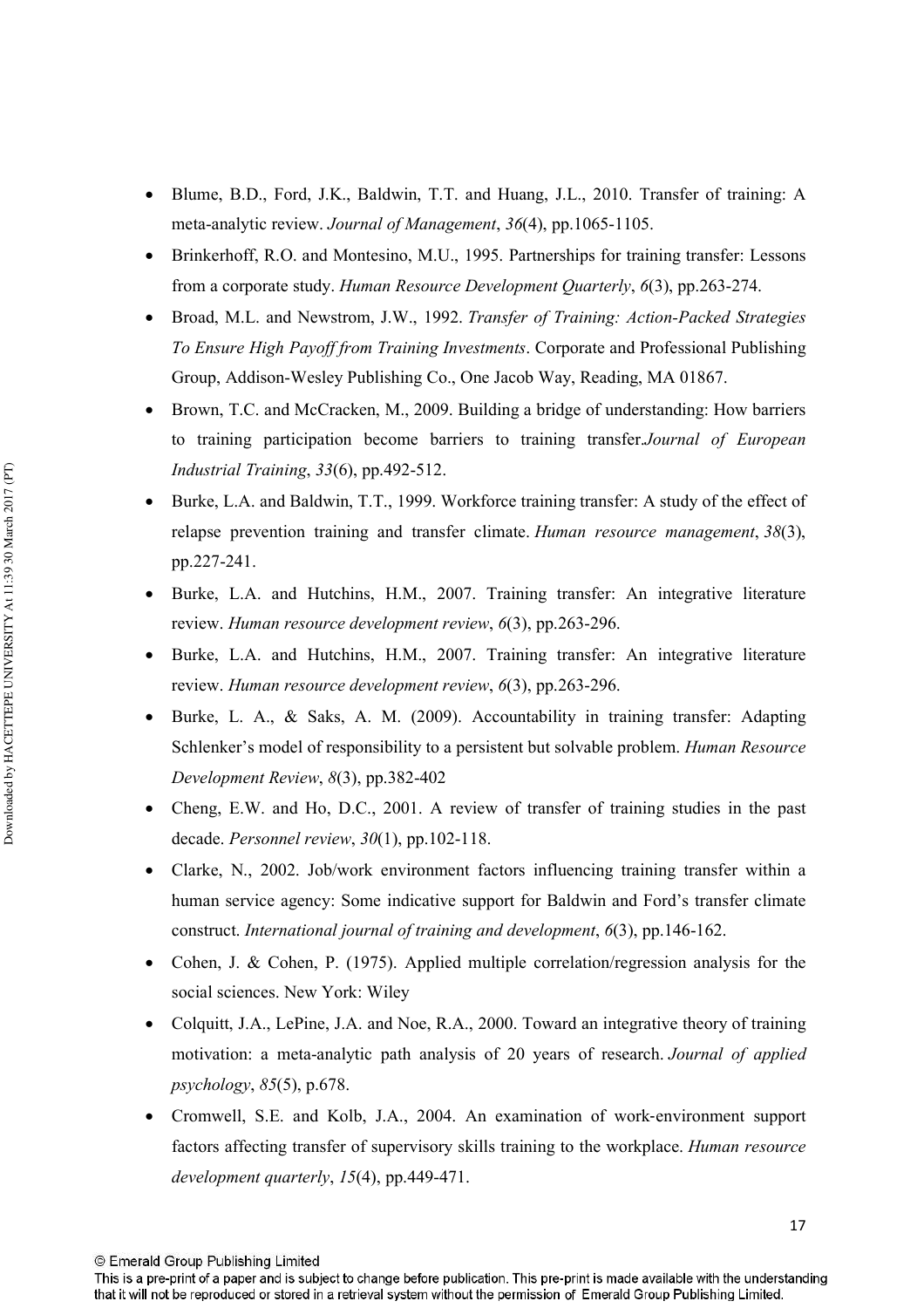- Feldman, M.S. and March, J.G., 1981. Information in organizations as signal and symbol. Administrative science quarterly, 26(2), pp.171-186.
- Fitz-Enz, J. and B. Davison (2002). How to measure human resources management. New  $\bullet$ York: McGraw-Hill.
- Ford, J.K. and Weissbein, D.A., 1997. Transfer of training: An updated review and  $\bullet$ analysis. Performance improvement quarterly,  $10(2)$ , pp. 22-41.
- Ford, J.K. and Weissbein, D.A., 1997. Transfer of training: An updated review and analysis. Performance improvement quarterly,  $10(2)$ , pp.22-41.
- Ford, J.K., Quiñones, M.A., Sego, D.J. and Sorra, J.S., 1992. Factors affecting the opportunity to perform trained tasks on the job. *Personnel psychology*,  $45(3)$ , pp. 511-527.
- Gegenfurtner, A., Veermans, K., Festner, D. and Gruber, H., 2009. Motivation to transfer training: An integrative literature review. Human Resource Development Review, 8(3), pp.403-423.
- Geilen, E.W., 1996. Transfer of training in corporate setting: testing a mode. In Proceedings of the 1996 Academy of Human Resource Development Annual Conference. Austin, TX: Academy of HRD.
- Georgenson, D. L. (1982). The problem of transfer calls for partnership. Training and Development Journal, 36, 75–78.
- Green, M. and McGill, E., 2011. The 2011 state of the industry: increased commitment to workplace learning. The American Society for Training and Development, available at: www. astd. org/TD/Archives/2011/Nov/Free/Nov 11 Feature State of the Industry. htm (accessed March 2016).
- Grossman, R. and Salas, E., 2011. The transfer of training: what really  $\bullet$ matters. International Journal of Training and Development, 15(2), pp.103-120.
- Hauer, E., Nordlund, A.M. and Westerberg, K., 2012. Developmental intervention, learning climate and use of knowledge in elderly care. Journal of Workplace Learning, 24(1), pp.19-33.
- Haque, M. I., Singh, A. K., & Arvind. (2011). Impact of organisational learning on transfer  $\sigma$ f training. Paper presented the  $34-42$ . Retrieved at from http://search.proquest.com/docview/1015681568?accountid=49670.
- Hicks, W.D. and Klimoski, R.J., 1987. Entry into training programs and its effects on training outcomes: A field experiment. Academy of management journal, 30(3), pp.542-552.

This is a pre-print of a paper and is subject to change before publication. This pre-print is made available with the understanding that it will not be reproduced or stored in a retrieval system without the permission of Emerald Group Publishing Limited.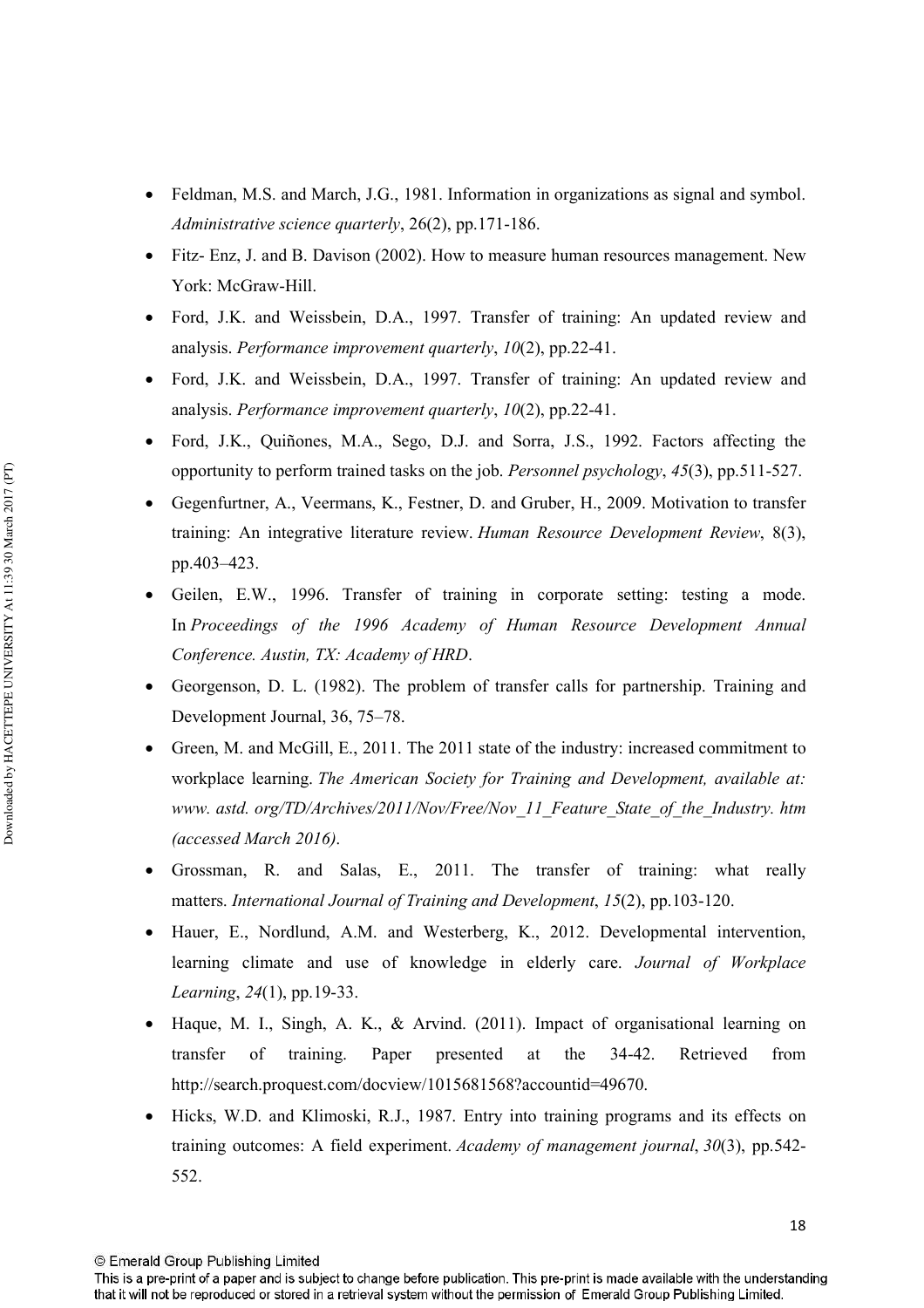- Holton E (2000) The Learning Transfer System Inventory (LTSI) translated into French:  $\bullet$ Internal structure and predictive validity. International Journal of Training and Development 11: Blackwell Publishing Limited.
- Holton, E.F. and Baldwin, T.T., 2000. Making transfer happen: An action perspective on learning transfer systems. Advances in Developing Human Resources, 8(2), pp.1-6.
- Holton, E, Bates, R & Ruona, 2000. Development of a generalized learning transfer system inventory. Human Resource Development Quarterly, 11(4), pp.333–360.
- Holton, E. F., III. & Baldwin, T. T. (2003). Making transfer happen. In E. F. Holton III. & T. T. Baldwin (Eds.). Improving learning transfer in organizations (pp. 3–15). San Francisco, CA: Jossev-Bass.
- Homklin, T., Takahashi, Y. and Techakanont, K., 2013. Effects of Individual and Work Environment Characteristics on Training Effectiveness: Evidence from Skill Certification System for Automotive Industry in Thailand. International Business Research, 6(12), pp.1-16
- Huselid, M.A., 1995. The impact of human resource management practices on turnover. productivity. and financial performance.Academy corporate  $\sigma f$ management *journal*, 38(3), pp.635-672.
- Hutchins, H.M. and Burke, L.A., 2007. Identifying trainers' knowledge of training transfer research findings-closing the gap between research and practice. *International Journal of* Training and Development, 11(4), pp.236-264.
- Hutchins, H.M., Burke, L.A. and Berthelsen, A.M., 2010. A missing link in the transfer problem? Examining how trainers learn about training transfer. Human Resource Management, 49(4), pp.599-618.
- Kauffeld, S. and Lehmann-Willenbrock, N., 2010, "Sales training: effects of spaced  $\bullet$ practice and training transfer", Journal of European Industrial Training, Vol. 34 No. 1, pp.  $23 - 37$ .
- Kiesler, C.A., 1971. The psychology of commitment: Experiments linking behavior to belief. Academic Press.
- Kitching, J. & Blackburn, R., 2002. The nature of training and motivation to train in small firms (Research Report No. 330) (London, Department for Education and Skills), available at http://dera.ioe.ac.uk/4691/1/RR330.pdf (accessed March 2016).
- Knowles, M. S., 1987. Adult learning: Training and development handbook. New York:  $\bullet$ McGraw-Hill.

<sup>©</sup> Emerald Group Publishing Limited

This is a pre-print of a paper and is subject to change before publication. This pre-print is made available with the understanding that it will not be reproduced or stored in a retrieval system without the permission of Emerald Group Publishing Limited.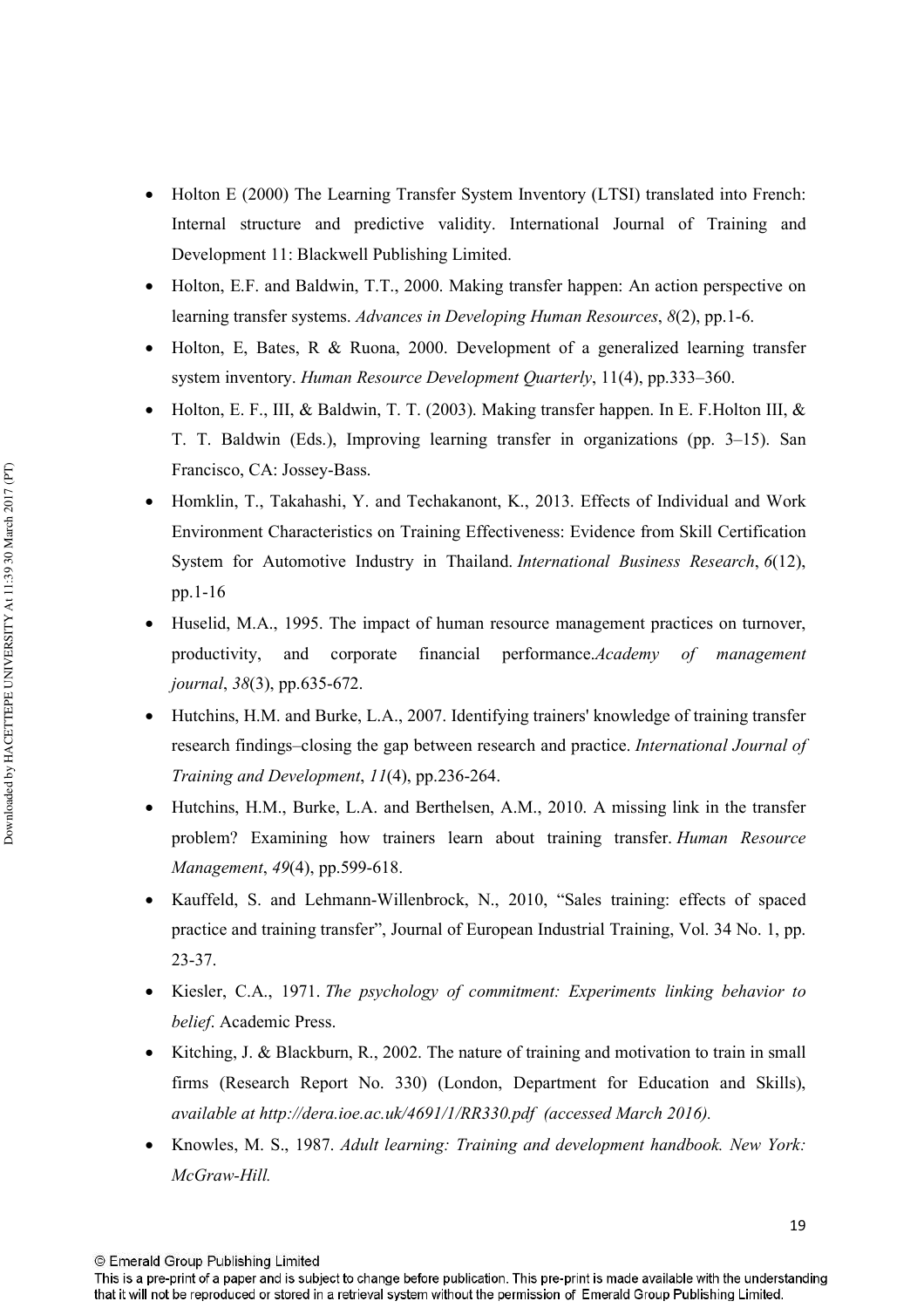- Kodwani, A. D., & Singh, M. (2004). Towards Effective Training and Development in Indian Public Sector Enterprises: A Case-based Analysis. South Asian Journal of Management, 11(3), 36.
- Kontoghiorghes, C., 2001. Factors affecting training effectiveness in the context of the introduction of new technology—a US case study. International Journal of Training and Development, 5(4), pp.248-260.
- Kontoghiorghes, C., 2002. Predicting motivation to learn and motivation to transfer  $\bullet$ learning back to the job in a service organization: A new systemic model for training effectiveness. Performance Improvement Quarterly, 15(3), pp.114-129.
- Kupritz, V.W., 2002. The relative impact of workplace design on training transfer. Human resource development quarterly, 13(4), pp.427-447.
- Laker, D. R., & Powell, J. L. (2011). The differences between hard and soft skills and their relative impact on training transfer. Human Resource Development Quarterly, 22(1), pp.111-122.
- Lancaster, S., Di Milia, L. and Cameron, R., 2013. Supervisor behaviours that facilitate training transfer. Journal of Workplace Learning, 25(1), pp.6-22.
- Lim, D.H. and Morris, M.L., 2006. Influence of trainee characteristics, instructional satisfaction, and organizational climate on perceived learning and training transfer. Human Resource Development Quarterly, 17(1), pp.85-115.
- Longenecker, C.O., 2004. Feature articles Maximizing transfer of learning from management education practices for programs: **Best** retention and application. Development and Learning in Organizations:  $An$ *International Journal*, 18(4), pp.4-6.
- Manju, S. and Suresh, B. H. (2013) Factors Influencing Transfer of Training in the Indian  $\bullet$ Manufacturing Sector. Training & Development Journal, 4 (2). pp. 90-99.
- Martin, H.J., 2010. Workplace climate and peer support as determinants of training transfer. Human Resource Development Quarterly, 21(1), pp.87-104.
- Martocchio, J.J., 1992. Microcomputer usage as an opportunity: The influence of context  $\bullet$ in employee training. *Personnel Psychology*, 45(3), pp.529-552.
- Mathieu, J.E., Tannenbaum, S.I. and Salas, E., 1992. Influences of individual and situational characteristics on measures of training effectiveness. Academy of management *journal*, 35(4), pp.828-847.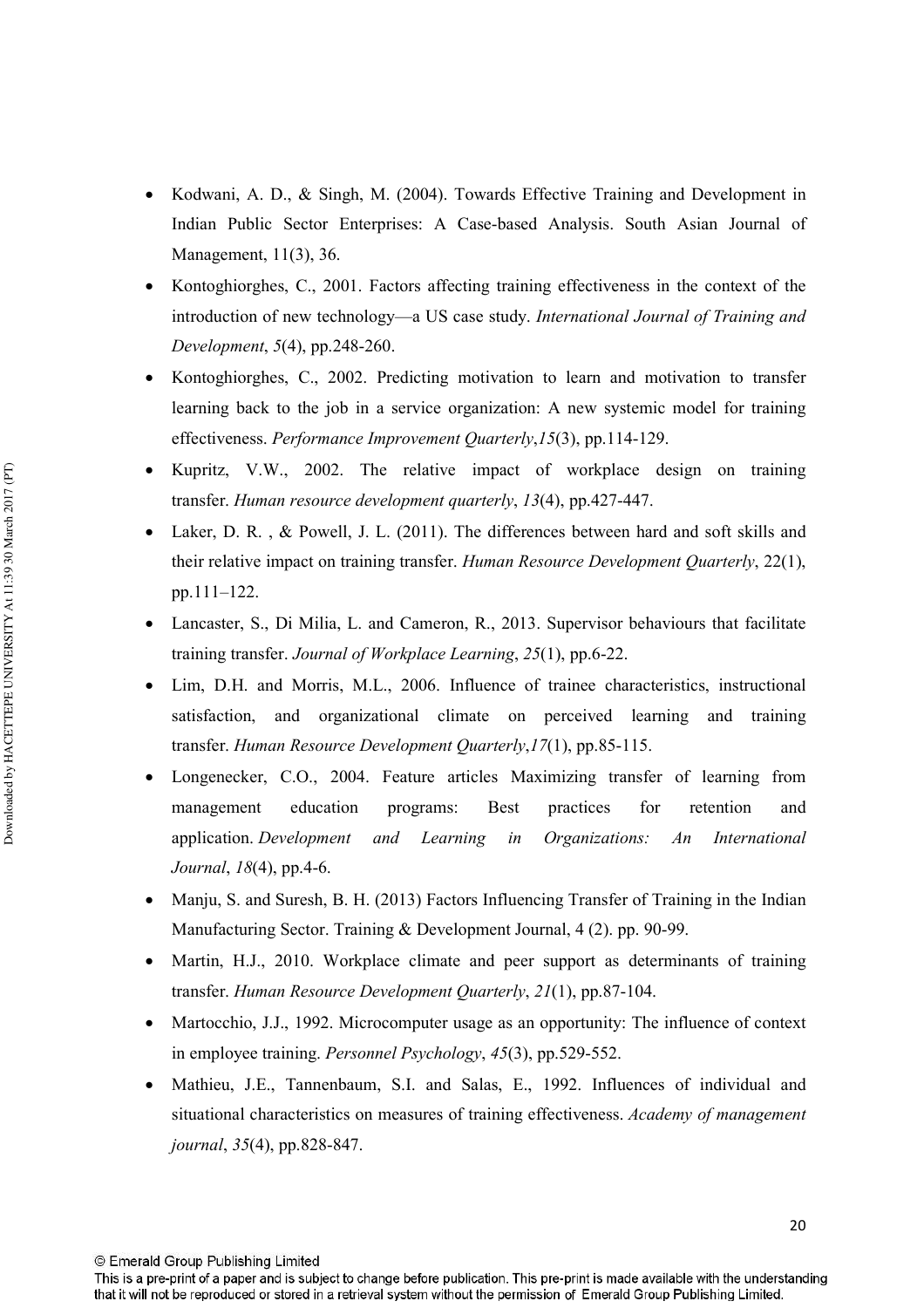- Miller, L., 2012. ASTD 2012 State of the industry report: organizations continue to invest in workplace learning. Training & Development Magazine, 66(11), pp.42-48.
- Naquin, S. S., & Baldwin, T. T. (2003). Managing transfer before learning begins: The transfer-ready learner. In E. F. Holton III & T. T. Baldwin (Eds.), Improving learning transfer in organizations (pp. 80-96). San Francisco: Jossey-Bass.
- Noe, R. A. (2002). Employee Training and Development, New York: McGraw-Hill Irwin
- Noe, R.A., 1986. Trainees' attributes and attitudes: Neglected influences on training effectiveness. Academy of management review. 11(4), pp.736-749.
- Olsen Jr. J.H., 1998. The evaluation and enhancement of training transfer *International* journal of training and development,  $2(1)$ , pp.75-75.
- Park, Ji-Hye, & Wentling, T., 2007. Factors associated with transfer of training in  $\bullet$ workplace e-learning, Journal of Workplace Learning,  $19(5)$ , pp. 311 - 329.
- Pareek, U., & Lynton, R. P. (2011). Training for development. New Delhi, India: Sage
- Pfeffer, J., 1981. Power in Organizations. Marshfield, MA: Pitman.
- Podsakoff, P.M., MacKenzie, S.B. and Podsakoff, N.P., 2012. Sources of method bias in social science research and recommendations on how to control it. Annual review of *psychology*, 63, pp.539-569.
- Chauhan, R., Ghosh, P., Rai, A., & Shukla, D. (2016). The impact of support at the workplace on transfer of training: a study of an Indian manufacturing unit. International Journal Of Training & Development, 20(3), 200-213.
- Rouiller, J.Z. and Goldstein, I.L., 1993. The relationship between organizational transfer climate and positive transfer of training. Human resource development quarterly,  $4(4)$ , pp.377-390.
- Saari, L.M., Johnson, T.R., McLaughlin, S.D. and Zimmerle, D.M., 1988. A survey of management training and education practices in US companies. Personnel Psychology, 41(4), pp.731-743.
- Saks AM, Haccoun RR. (2004). Managing performance through training and development (3rd ed.). Scarborough, Ontario: Nelson.
- Saks, A. and Haccoun, R. (2007). Managing Performance through Training and Development, Toronto, Nelson and Thompson Ltd...
- Saks, A.M. and Belcourt, M., 2006. An investigation of training activities and transfer of training in organizations. Human resource management, 45(4), pp.629-648.

Downloaded by HACETTEPE UNIVERSITY At 11:39 30 March 2017 (PT)

This is a pre-print of a paper and is subject to change before publication. This pre-print is made available with the understanding that it will not be reproduced or stored in a retrieval system without the permission of Emerald Group Publishing Limited.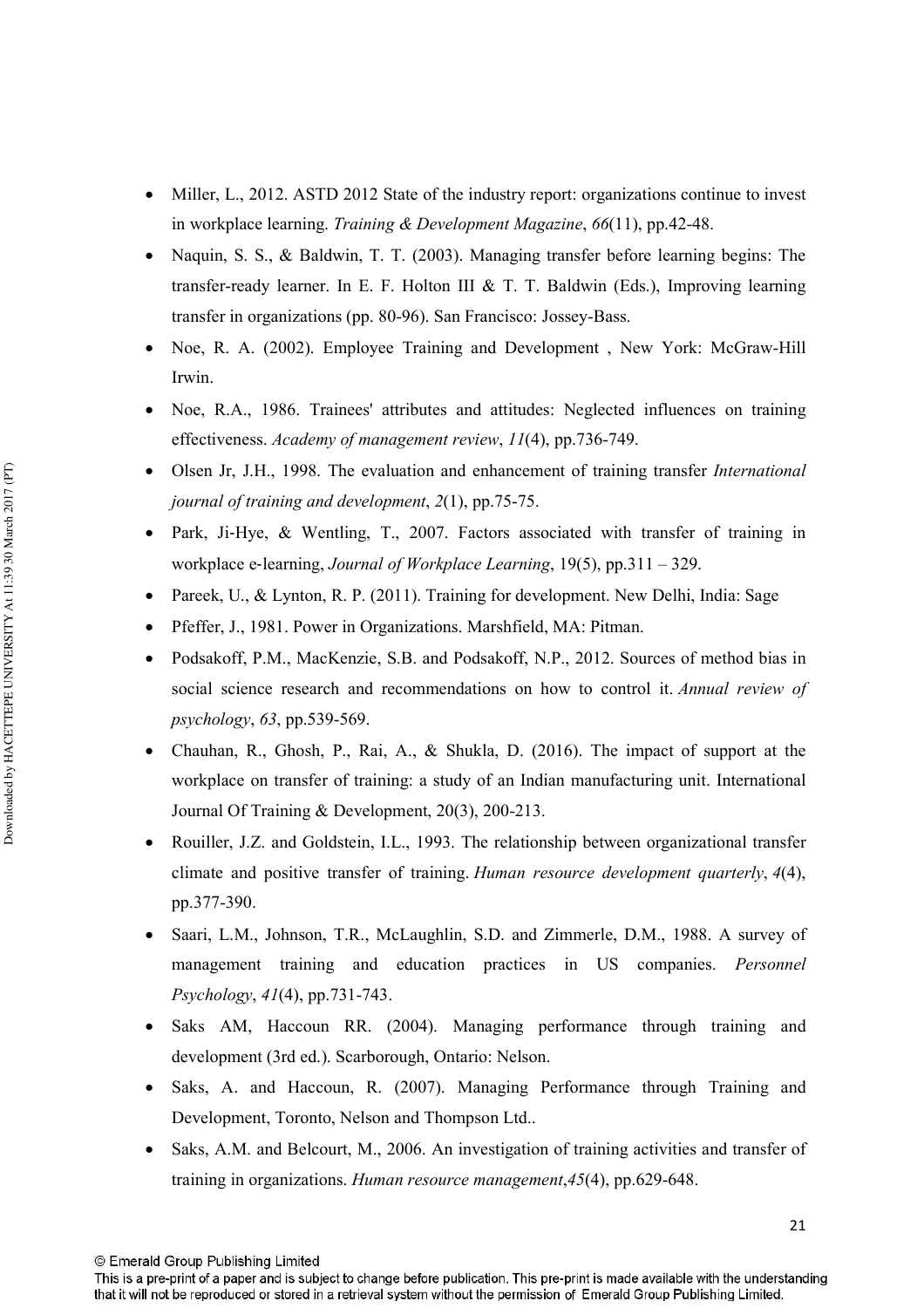- Salancik, G.R., 1977. Commitment and the control of organizational behavior and belief. New directions in organizational behavior, 1, p.54.
- Salas, E. and Cannon-Bowers, J.A., 2001. The science of training: A decade of progress. Annual review of psychology, 52(1), pp.471-499.
- Salas, E. and Cannon-Bowers, J.A., 2001. The science of training: A decade of progress. Annual review of psychology, 52(1), pp.471-499.
- Sevler, D.L., Holton III, E.F., Bates, R.A., Burnett, M.F. and Carvalho, M.A., 1998. Factors affecting motivation to transfer training. International Journal of Training and Development, 2(1), pp.16-16.
- Smith-Jentsch, K.A., Salas, E. and Brannick, M.T., 2001. To transfer or not to transfer? Investigating the combined effects of trainee characteristics, team leader support, and team climate. Journal of applied psychology, 86(2), p.279.
- Sofo, F., 2007. Transfer of training: a case-study of outsourced training for staff from Bhutan. International Journal of Training and Development, 11(2), pp.103-120.
- Sue L., Lee Di M., & Roslyn C. (2013) Supervisor behaviours that facilitate training transfer, Journal of Workplace Learning,  $25(1)$ , pp.6 – 22.
- Taylor, P. J., Russ-Eft, D. F., & Chan, D. W. L. (2005). A meta-analytic review of behavior modeling training. Journal of Applied Psychology, 90(4), 692–709.
- Tracey, J.B. and Tews, M.J., 2005. Construct validity of a general training climate scale. Organizational Research Methods, 8(4), pp.353-374.
- Tracey, J.B., Hinkin, T.R., Tannenbaum, S. and Mathieu, J.E., 2001. The influence of individual characteristics and the work environment on varying levels of training outcomes. Human resource development quarterly, 12(1), p.5.
- Tziner, A., Haccoun, R.R. and Kadish, A., 1991. Personal and situational characteristics influencing the effectiveness of transfer of training improvement strategies. Journal of Occupational Psychology, 64(2), pp.167-177.
- Van der Klink, M., Gielen, E. and Nauta, C., 2001. Supervisory support as a major condition to enhance transfer. International journal of training and development,  $5(1)$ , pp.52-63.
- Wagner, J.A. and Gooding, R.Z., 1987. Shared influence and organizational behavior: A meta-analysis of situational variables expected to moderate participation-outcome relationships. Academy of management Journal, 30(3), pp.524-541.

This is a pre-print of a paper and is subject to change before publication. This pre-print is made available with the understanding that it will not be reproduced or stored in a retrieval system without the permission of Emerald Group Publishing Limited.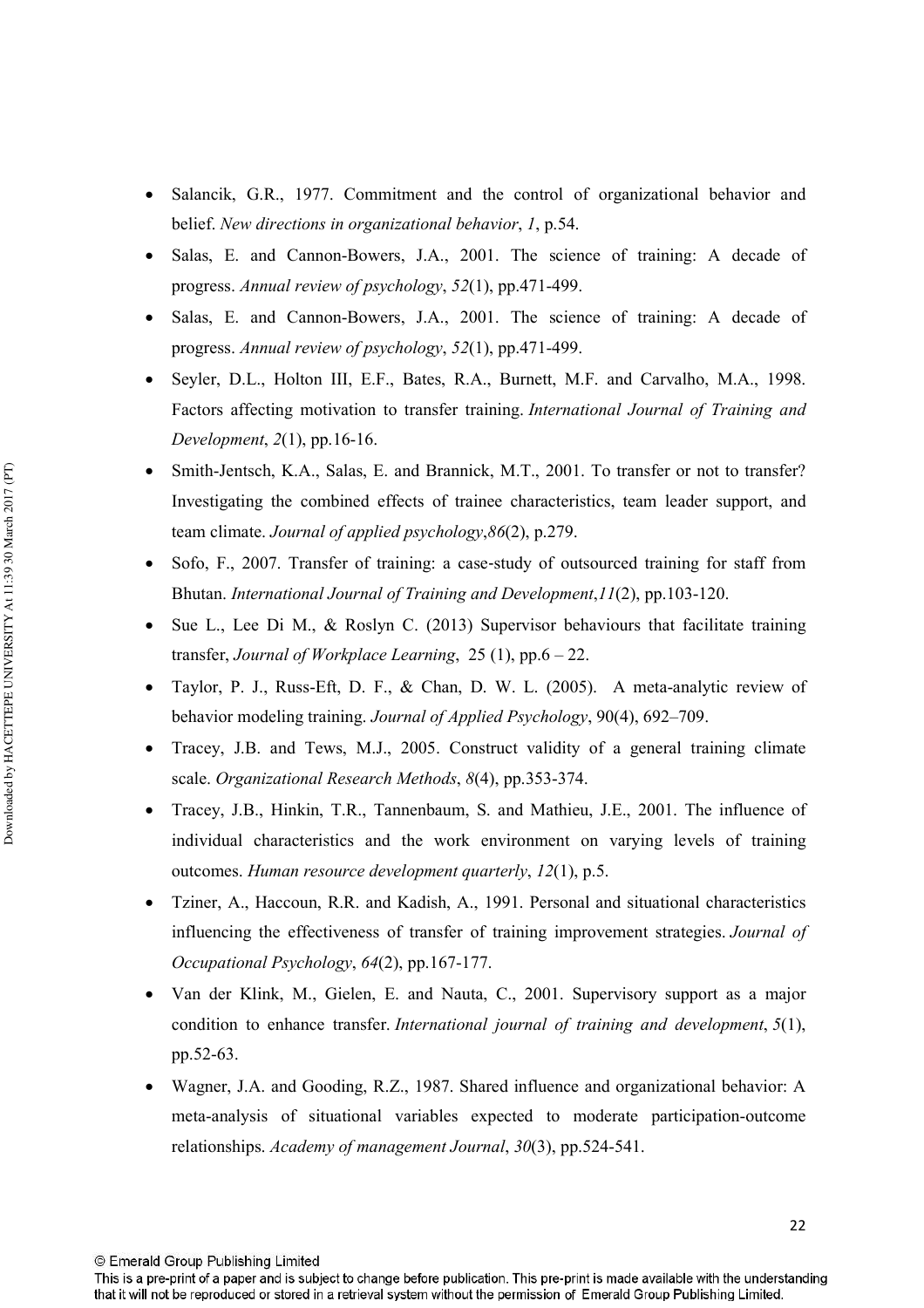- Wexley, K. N., & Latham, G. P. (1991). Developing and training human resources in organization (2nd ed.). New York, NY: HarperCollins.
- Wexley, K. N., & Latham, G. P. (2002). Developing and training human resources in organizations (3rd ed.). Upper Saddle River, NJ: Prentice Hall.
- White, B. S., & Branch, R. M. (2001). Systematic pilot testing as a step in the instructional design process of corporate training and development. Performance Improvement Quarterly, 14(3), pp.75-94.
- Wright, P.M., Gardner, T.M., Movnihan, L.M., Park, H.J., Gerhart, B. and Delery, J.E., 2001. Measurement error in research on human resources and firm performance: Additional data and suggestions for future research. *Personnel Psychology*, 54(4), pp.875-901.
- Xiao, J., 1996. The relationship between organizational factors and the transfer of training in the electronics industry in Shenzhen, China. Human Resource Development *Quarterly*, 7(1), pp.55-73.
- Yadapadithava, P.S. and Stewart, J. (2003). Corporate training and development policies and practices: a cross-national study of India and Britain. International Journal of Training and Development, 7(2), pp.108-123
- Yamnill, S. and McLean, G.N., 2001. Theories supporting transfer of training. Human resource development quarterly, 12(2), pp.195-208.
- Yardley, S. (2003), 'Perceptions/comparisons: voluntary and mandatory pre-employment government training', Journal of European Industrial Training, 27, 7, 341–54.

© Emerald Group Publishing Limited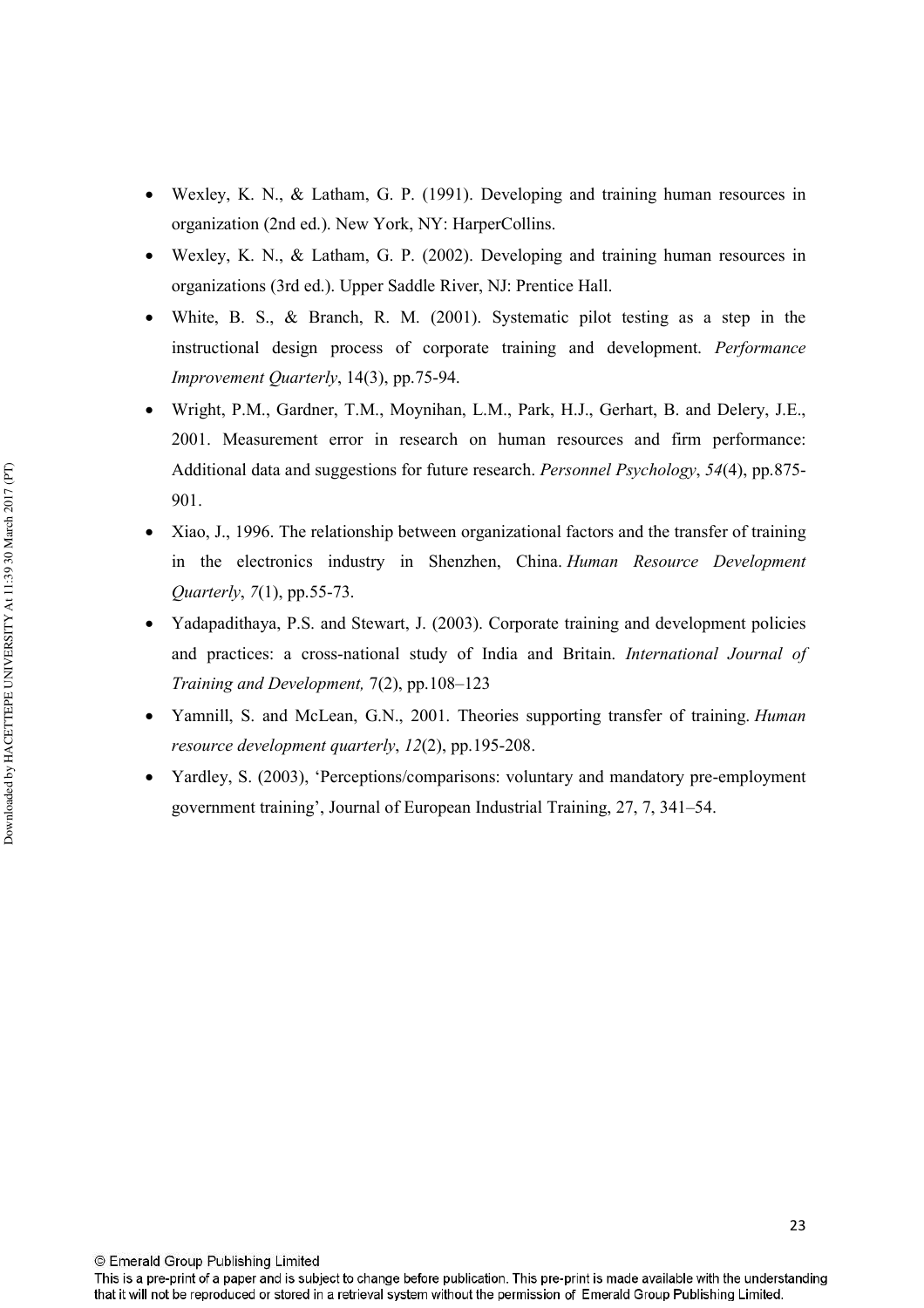#### **Figure 1 Hypothesised model**



## Table 1

#### **Reliability Scores**

| <b>Constructs</b>                      | <b>Reliability</b> |
|----------------------------------------|--------------------|
| Training awareness                     | 0.791              |
| Training transfer climate              | 0.796              |
| Training participation and involvement | 0.806              |
| Training assessment mechanism          | 0.779              |
| Training transfer                      | 0.783              |

© Emerald Group Publishing Limited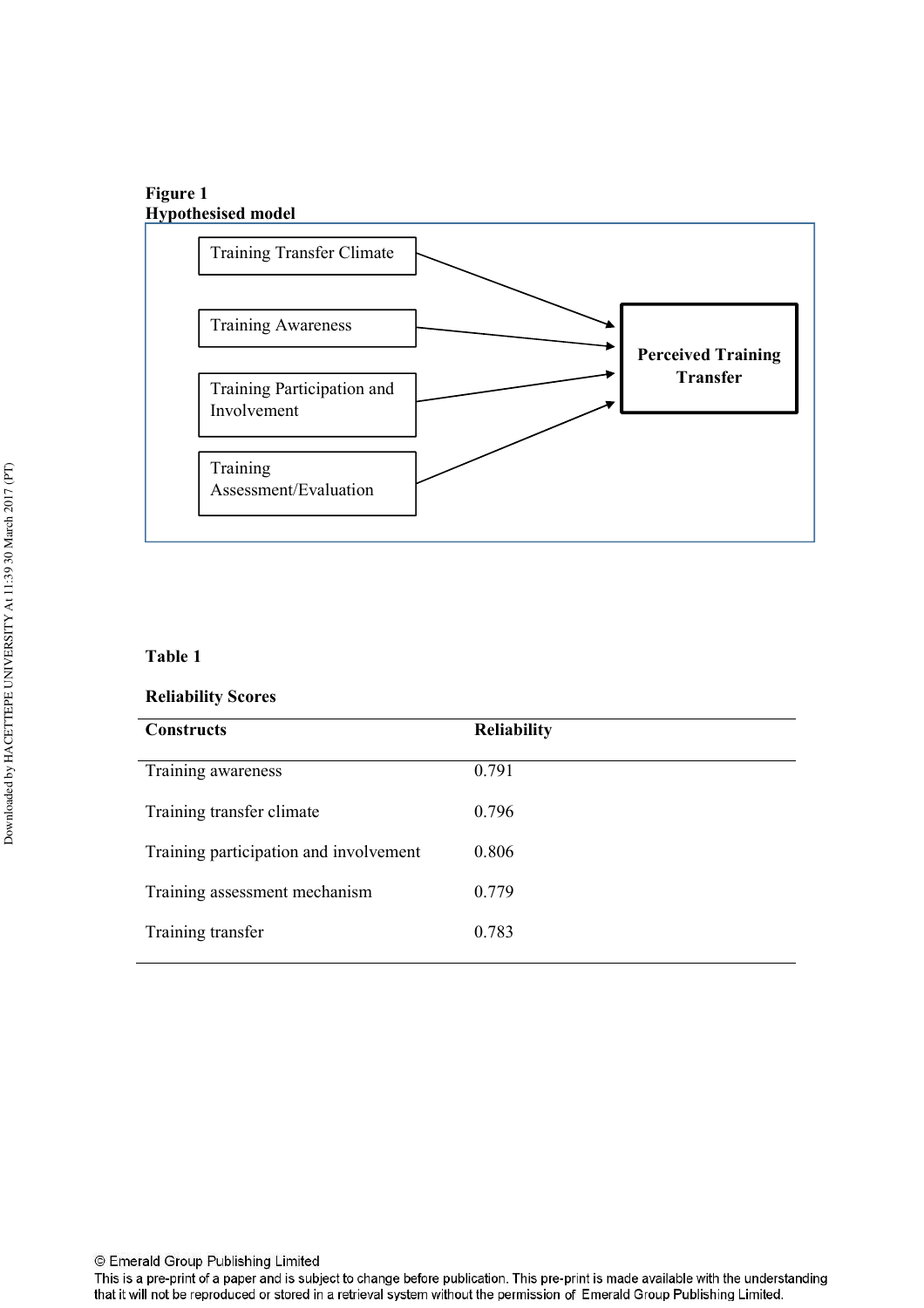#### Table2

| <b>Variables</b>                          | M    | Sd.  | 1         | $\mathbf{2}$ | 3         | $\overline{\mathbf{4}}$ | 5 |
|-------------------------------------------|------|------|-----------|--------------|-----------|-------------------------|---|
| <b>Training Awareness</b>                 | 3.33 | 0.94 |           |              |           |                         |   |
| Training transfers climate                | 3.43 | 0.81 | $0.44***$ | --           |           |                         |   |
| Training participation and<br>involvement | 3.87 | 0.84 | $0.41**$  | $0.49***$    |           |                         |   |
| Training assessment<br>mechanism          | 2.81 | 0.87 | 0.22      | $0.28*$      | $0.32*$   |                         |   |
| Training transfer                         | 3.21 | 0.93 | $0.38**$  | $0.65***$    | $0.55***$ | $0.48***$               |   |

Means, standard deviations and correlations between study variables

\*\*\* p< 0.001; \*\* p< 0.01; \* p< 0.05.

#### Table3: Results of Stepwise Multiple Regression Predicting Training transfer:

| S.No.            | <b>Independent Variables</b>            | Coefficient                  | t - statistic |  |
|------------------|-----------------------------------------|------------------------------|---------------|--|
| 1.               | Constant                                | $2.063***$                   | 22.339        |  |
| 1.               | <b>Training Transfer Climate</b>        | $0.238***$                   | 5.896         |  |
| $\overline{2}$ . | Participation<br><b>Training</b><br>and | $0.212***$                   | 6.813         |  |
| 3 <sub>1</sub>   | Training assessment mechanism           | $0.124***$                   | 3.461         |  |
| $\overline{4}$ . | <b>Training Awareness</b>               | $0.103***$                   | 3.423         |  |
|                  | Number of observations                  | 123                          |               |  |
|                  | Adjusted $R^2$                          | 0.671                        |               |  |
|                  | F-statistics                            | $F(4,118) = 77.088$ (p < 01) |               |  |